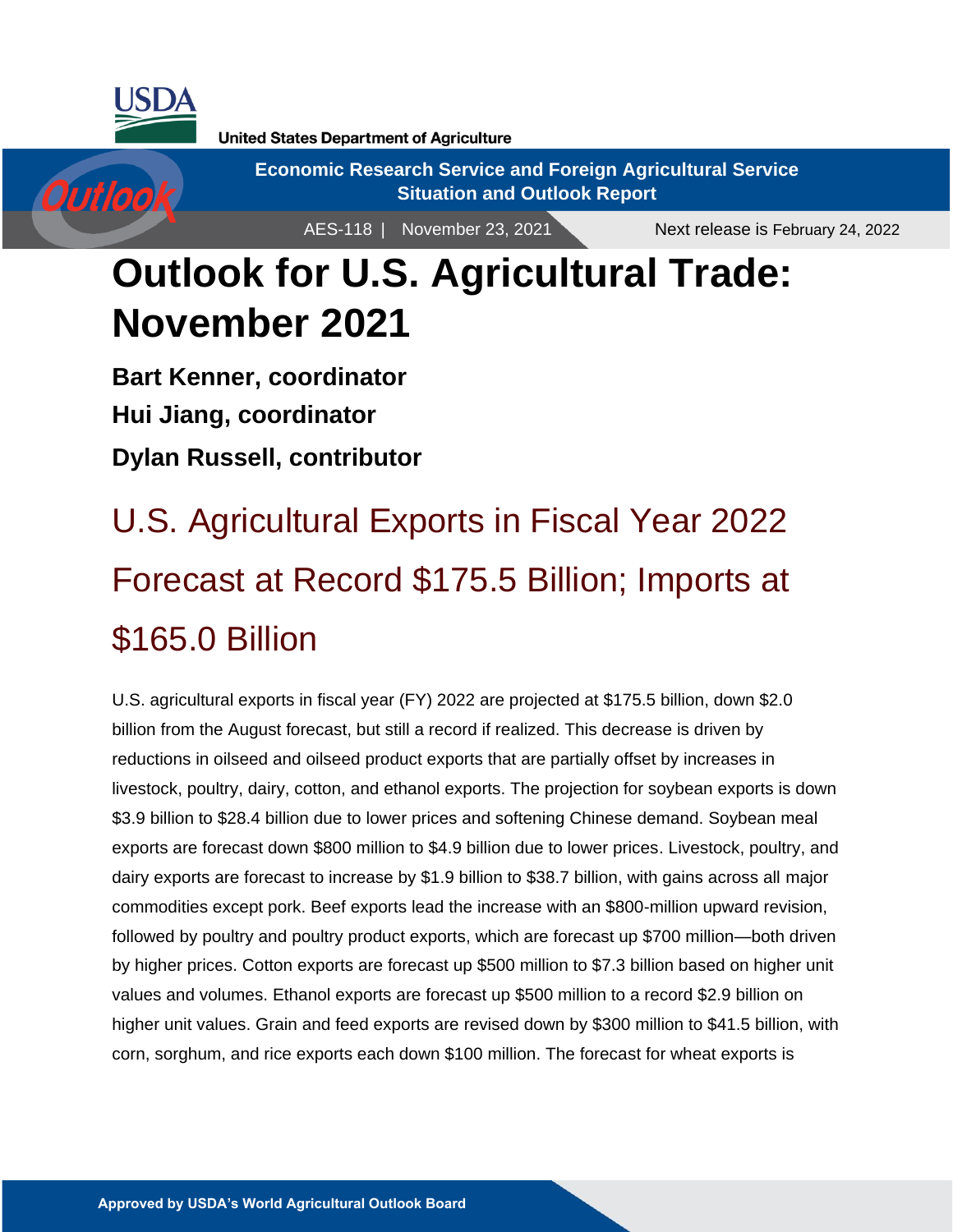unchanged at \$7.1 billion, as higher unit values are offset by lower volumes and greater competition. Horticultural product exports are unchanged from the August forecast at \$37.7 billion.

Agricultural exports to China are forecast at \$36.0 billion, a decrease of \$3.0 billion from the August projection—but still a record—largely due to lower soybean unit values. China is expected to remain the largest U.S. agricultural market.

U.S. agricultural imports in FY 2022 are forecast at \$165.0 billion—up \$5.5 billion from the August forecast—largely driven by higher imports of horticultural and livestock products. Horticultural product imports are forecast up \$2.0 billion, led by increases in distilled spirits and fresh fruits. Livestock product imports are projected to rise by \$800 million on higher beef and pork imports.

The forecasts in this report are based on policies in effect at the time of the November 9, 2021, *World Agricultural Supply and Demand Estimates* (*WASDE*) release and the U.S. production forecasts thereof.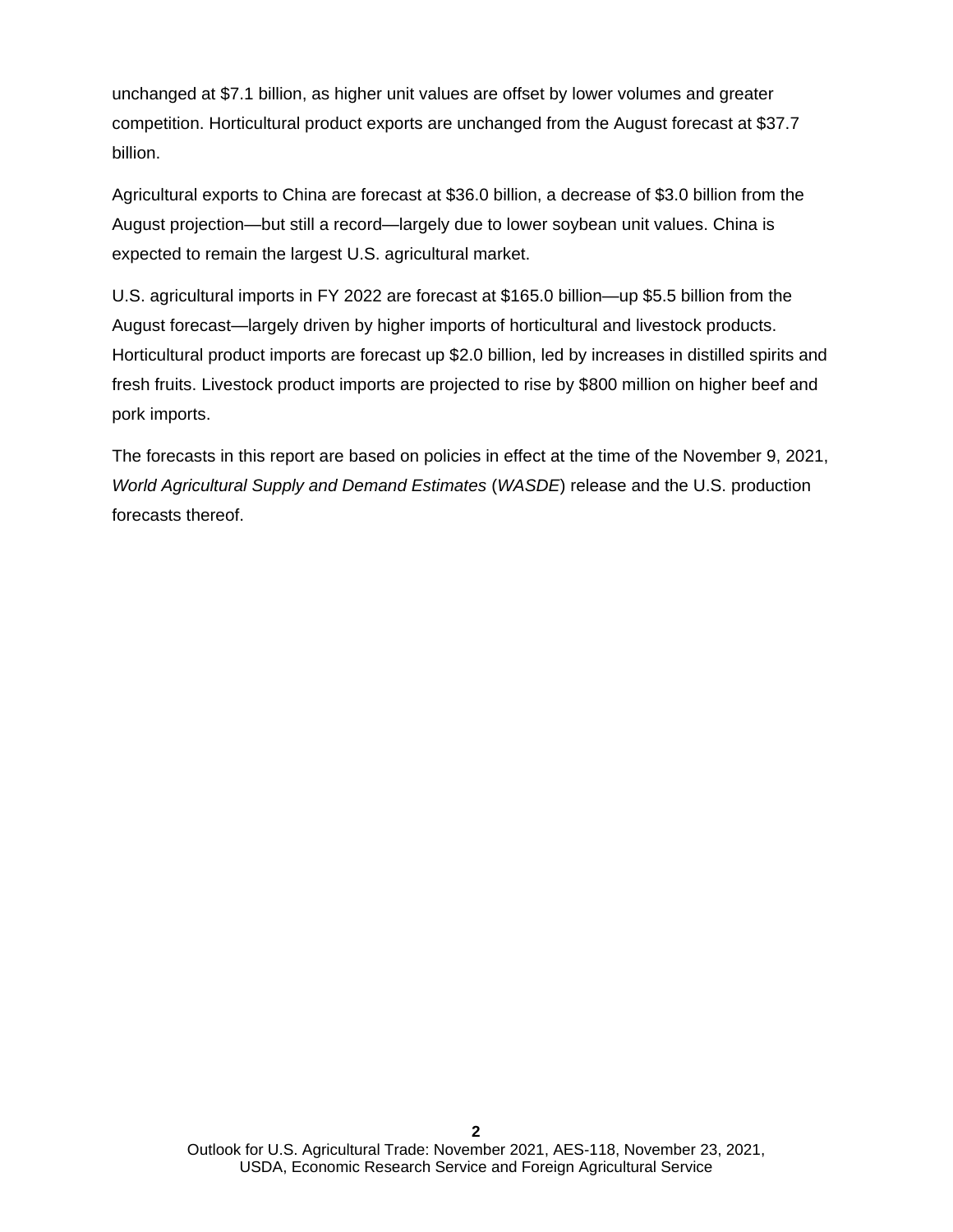|                |                        |       |       |        |        |       | Forecast fiscal year 1/ |          |  |  |  |
|----------------|------------------------|-------|-------|--------|--------|-------|-------------------------|----------|--|--|--|
| Item           | 2016                   | 2017  | 2018  | 2019   | 2020   | 2021  | 2022                    |          |  |  |  |
|                |                        |       |       |        |        |       | August                  | November |  |  |  |
|                | <b>Billion dollars</b> |       |       |        |        |       |                         |          |  |  |  |
| Exports        | 133.7                  | 144.8 | 148.6 | 140.1  | 139.7  | 172.2 | 177.5                   | 175.5    |  |  |  |
| Imports        | 121.1                  | 127.2 | 136.5 | 141.4  | 143.4  | 163.3 | 159.5                   | 165.0    |  |  |  |
| <b>Balance</b> | 12.6                   | 17.6  | 12.1  | $-1.3$ | $-3.7$ | 8.9   | 18.0                    | 10.5     |  |  |  |

#### **Table 1–U.S. agricultural trade, fiscal years 2016–22, year ending September 30**

Note: Due to rounding, balance may not agree w ith import and export data.

1/ Reflects forecasts in the November 9, 2021, *World Agricultural Supply and Demand Estimates* report.

Sources: USDA, Economic Research Service and USDA, Foreign Agricultural Service analysis and forecasts using data from U.S. Department of Commerce, Bureau of the Census.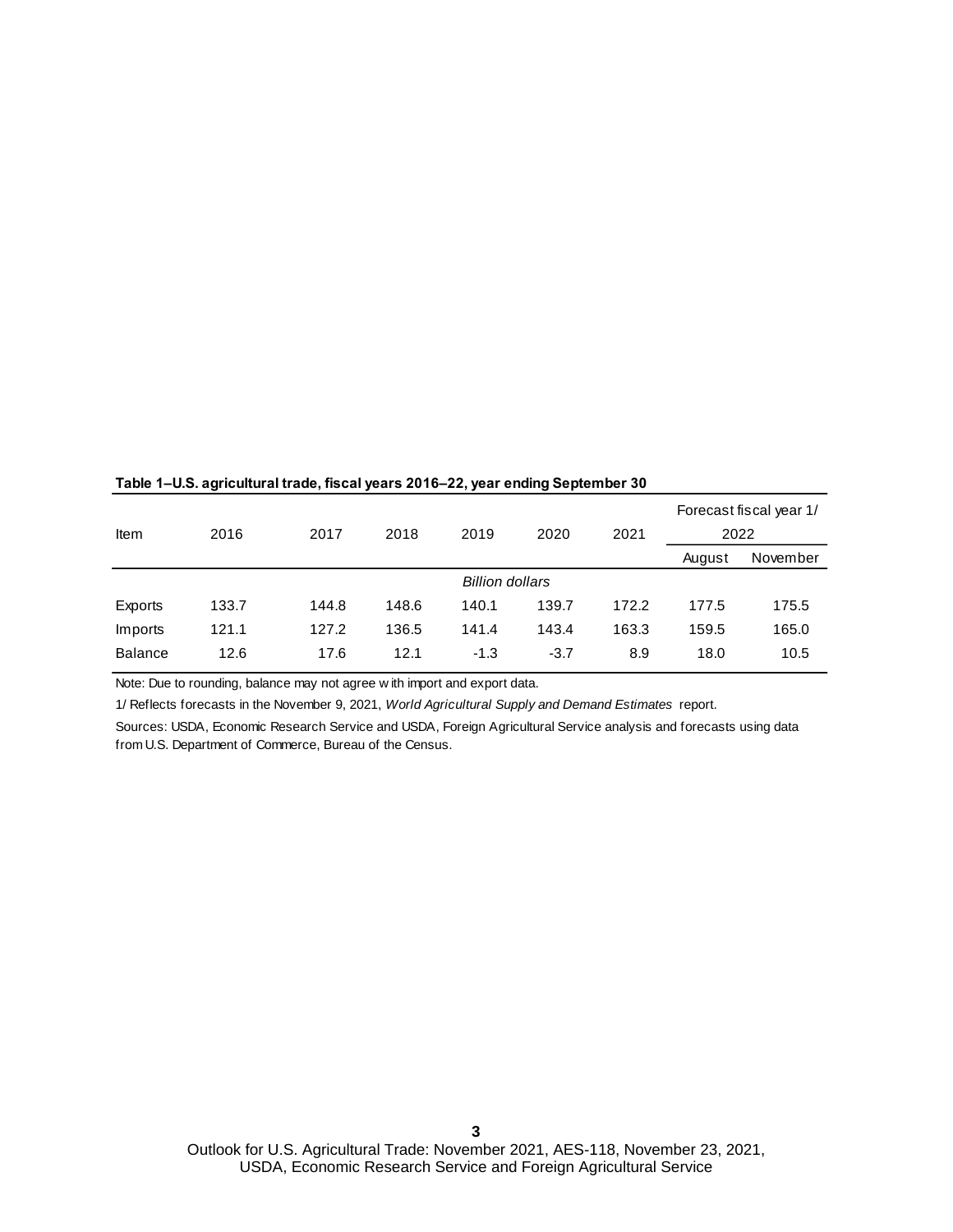### **Economic Outlook**

### Economic Recovery Continues as Price Pressures Persist

The global economic recovery continues to make progress, but with continued disruptions posed by both price pressures and supply issues. Continued supply-chain backlogs and coronavirus (COVID-19) variants have slowed the economic recovery. Despite these continued challenges, global employment statistics continue to gain strength, pointing to momentum in the economic recovery through the end of the calendar year. World real gross domestic product (GDP) is projected to increase by 5.9 percent in 2021, and subsequently increase by 4.9 percent in 2022.

Growth projections for U.S. real GDP in 2021 are lowered to 6.0 percent from the previous estimate of 6.2 percent. The revision is partly due to lower than anticipated third-quarter GDP levels, which were pulled down by declines in exports and goods consumption. Despite the decline in goods consumption, levels remain elevated at 10 percent above 2020. The October 2021 Consumer Price Index (CPI) showed prices increased by 6.2 percent over the past 12 months. With the recovery showing signs of strength—as shown by recent labor market statistics—the Federal Reserve has started tapering its asset purchasing program, with analysts expecting the purchases to end by summer 2022. The U.S. economy is forecast to grow in real terms by 5.2 percent in 2022, upwardly revised from previous expectations of 4.2 percent.

Real GDP in North America is expected to grow by a projected 6.0 percent in 2021 and 5.0 percent in 2022. The real GDP forecast for Canada in 2022 is revised to 4.9 from 4.5 percent. The real GDP forecast for Mexico in 2022 is raised to 4.0 percent from 2.9 percent. Strong second-quarter growth—that included robust retail sales and industrial output—bolster the 2021 estimate, though leading indicators for the following quarter suggest that growth maybe moderating. The growth rate for 2021 is also partly a reflection of the base effects from 2020, which saw Mexico's GDP shrink by 8.5 percent.

The Eurozone economic growth projection is lowered from 4.4 to 4.3 percent for 2022. Similar to the United States, the projection was pulled down by COVID-19 related slowdowns in economic activity during the third quarter of 2021. Collectively, South American real GDP is projected to grow by 2.3 percent in 2022, lowered from 3.7 percent. Brazilian industrial output growth continues to stagnate amid persistent inflation. Brazil's central bank has reacted to the high inflation numbers by raising its target interest rate from 2.00 percent to 7.75 percent over the course of 2021, but real rates remain negative, as price increases exceed 10 percent. Brazil is

**4**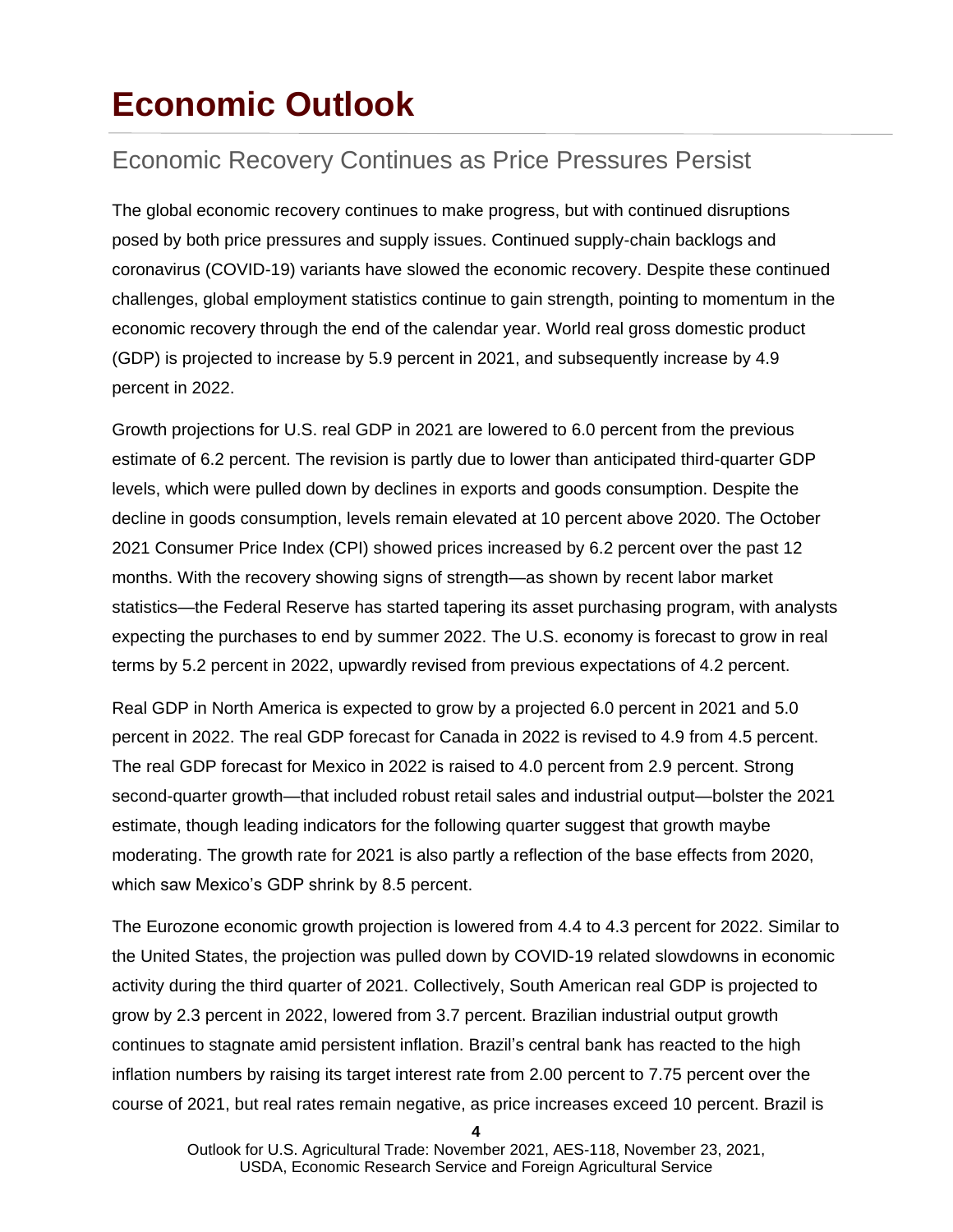expected to grow 1.5 percent in 2022, lowered from 2.5 percent previously. Argentina is expected to grow by 2.5 percent in 2022, lowered from 3.5 percent.

China's 2021 real GDP is expected to grow by 8.0 percent in 2021. Real estate debt concerns and manufacturing setbacks have lowered 2022 growth expectations to 5.6 percent. Continued bottlenecks in supply chains and high energy prices have continued to raise costs. Japan's real GDP growth for 2022 is revised upwards to 3.2 percent from 2.8 percent previously. South Korea's real GDP growth in 2022 is revised upwards to 3.3 percent from 2.9 percent.

Various commodities markets are still experiencing upward pricing pressure due to low inventories. Crude oil prices continue to exceed pre-pandemic levels, and there is some concern about supply keeping pace to match the resurgent demand following a pandemic year when global demand was largely suppressed. U.S. oil production remains below 2019 levels, with investors remaining cautious to expand production despite forecasts of high prices. Investment in oil and gas mining remains muted, partly due to poor returns on investment prior to 2020. Natural gas prices are expected to remain high through the winter season, as inventories remain low and sizable price differences remain between the United States and the rest of the world. Price disparities will continue to support strong U.S. natural gas exports. Industrial metal prices are expected to remain elevated but come down from recent highs.

A later response of the Federal Reserve to raise interest rates relative to other central banks and higher prices of crude oil—among other factors—are anticipated to cause the U.S. agricultural-exports weighted dollar to depreciate on average by 3.3 percent in 2021.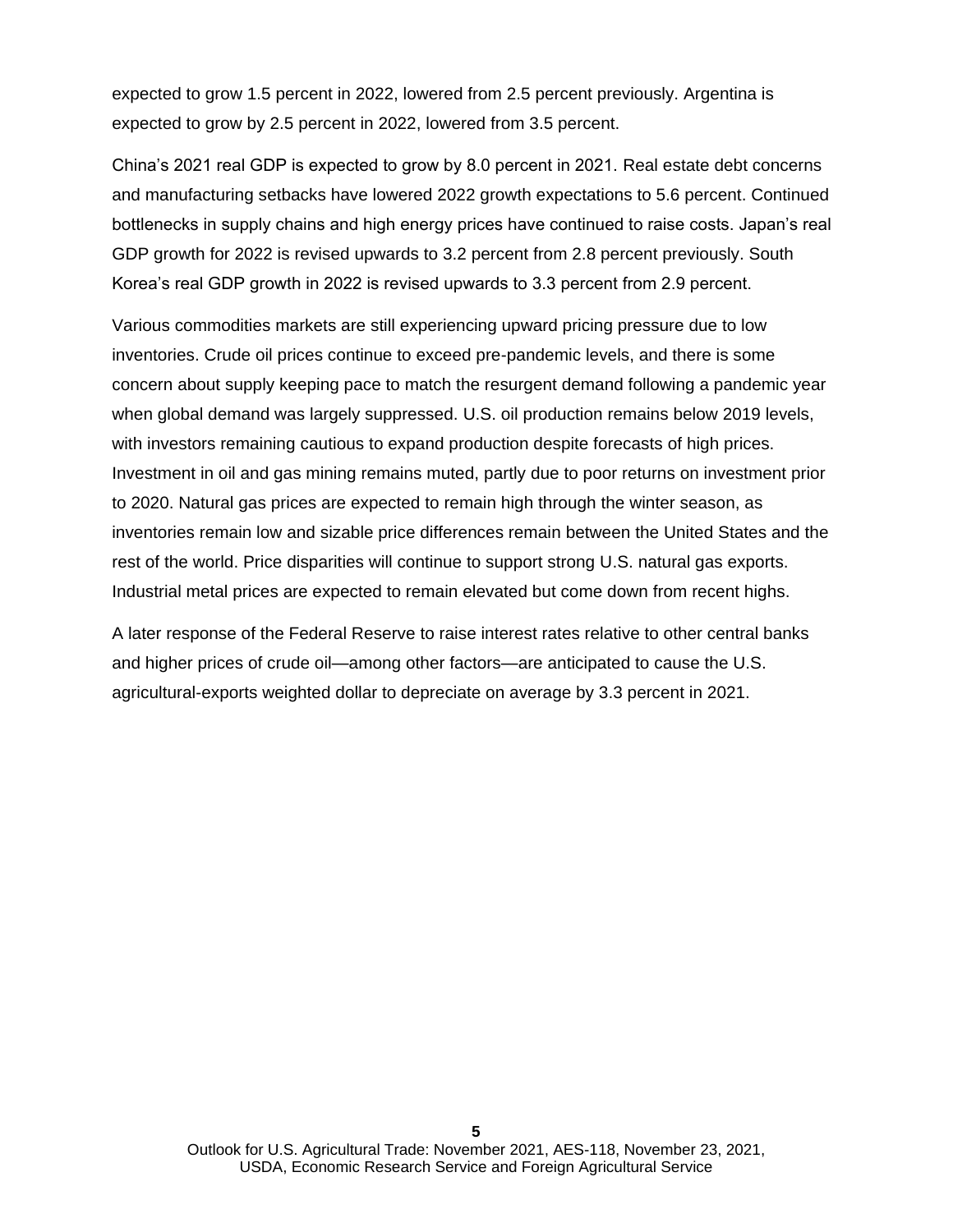|                                       |                          | Real exchange rate 4/    | Real GDP per capita growth rate |         |          | Share of world |                 | Share of U.S.<br>Agricultural |
|---------------------------------------|--------------------------|--------------------------|---------------------------------|---------|----------|----------------|-----------------|-------------------------------|
|                                       | FY 2021                  | FY 2022                  | FY 2021                         | FY 2022 | FY 2022  | <b>GDP</b>     | Population      | exports                       |
|                                       |                          |                          |                                 |         | Previous |                |                 |                               |
| Region/Country                        |                          | Percent change           |                                 |         | forecast |                | 2018-20 average |                               |
| World $5/$                            | $-3.3$                   | 0.2                      | 5.9                             | 4.9     | 4.6      |                |                 |                               |
| <b>North America</b>                  | $-6.7$                   | $-0.2$                   | 6.0                             | 5.0     | 3.9      | 27.5           | 7.8             | 28.3                          |
| <b>United States</b>                  | $\overline{\phantom{a}}$ | $\overline{\phantom{a}}$ | 6.0                             | 5.2     | 4.2      | 24.1           | 4.2             | --                            |
| Canada                                | $-5.9$                   | 0.5                      | 5.7                             | 4.9     | 4.5      | 2.0            | 0.5             | 15.2                          |
| Mexico                                | $-7.6$                   | $-1.0$                   | 6.2                             | 4.0     | 2.9      | 1.4            | 1.6             | 13.1                          |
| Emerging markets 6/                   | $-2.7$                   | 3.5                      | 6.4                             | 5.1     | 5.0      | 24.1           | 43.3            | 15.7                          |
| Brazil                                | $-0.6$                   | $-4.8$                   | 5.2                             | 1.5     | 2.5      | 2.5            | 2.7             | 0.8                           |
| Russia                                | 0.2                      | $-3.5$                   | 4.7                             | 2.9     | 2.9      | 1.9            | 1.8             | 0.2                           |
| India                                 | $-1.2$                   | 4.7                      | 9.5                             | 8.5     | 6.6      | 3.3            | 17.5            | 1.3                           |
| Indonesia                             | 1.1                      | 4.2                      | 3.2                             | 5.9     | 5.0      | 1.3            | 3.4             | 2.0                           |
| China                                 | $-3.8$                   | 3.7                      | 8.0                             | 5.6     | 5.7      | 15.1           | 17.9            | 11.4                          |
| Europe & Central Asia                 | $-2.2$                   | 0.6                      | 5.4                             | 4.1     | 4.4      | 26.9           | 10.8            | 10.2                          |
| Eurozone                              | $-3.1$                   | 0.0                      | 5.0                             | 4.3     | 4.4      | 15.3           | 4.5             | 7.7                           |
| Ukraine                               | $-4.0$                   | $-7.2$                   | 3.5                             | 3.6     | 4.1      | 0.1            | 0.5             | 0.1                           |
| Turkey                                | 4.9                      | 7.1                      | 9.0                             | 3.3     | 4.2      | 1.1            | 1.1             | 0.9                           |
| Asia & Oceania                        | 1.0                      | 3.5                      | 2.9                             | 4.1     | 3.8      | 39.3           | 59.1            | 43.6                          |
| Japan                                 | 6.2                      | 5.5                      | 2.4                             | 3.2     | 2.8      | 6.0            | 1.6             | 8.5                           |
| South Korea                           | $-2.1$                   | 4.0                      | 4.3                             | 3.3     | 2.9      | 1.9            | 0.7             | 5.5                           |
| Australia                             | $-7.1$                   | 5.0                      | 3.5                             | 4.1     | 3.0      | 1.6            | 0.3             | 1.1                           |
| Other Southeast Asia 7/               | $-2.0$                   | 0.2                      | 2.7                             | 5.7     | 5.8      | 1.6            | 7.6             | 6.7                           |
| <b>South America</b>                  | $-1.0$                   | $-1.7$                   | 6.3                             | 2.3     | 3.7      | 4.9            | 8.3             | 10.7                          |
| Argentina                             | 0.1                      | 4.4                      | 7.5                             | 2.5     | 3.5      | 0.8            | 0.6             | 0.3                           |
| Other South America 8/                | $-1.0$                   | $-1.9$                   | 8.5                             | 3.6     | 3.8      | 1.2            | 1.6             | 4.9                           |
| <b>Middle East &amp; North Africa</b> | $-3.9$                   | $-3.1$                   | 4.1                             | 4.1     | 3.7      | 4.2            | 6.5             | 5.9                           |
| Sub-Saharan Africa                    | $-5.8$                   | $-2.5$                   | 3.7                             | 3.8     | 4.1      | 2.0            | 16.9            | 1.2                           |

#### **Table 2−Macroeconomic variables affecting U.S. agricultural exports 1/ 2/ 3/**

1/ Real values have a 2015 base year. 2/ Gross Domestic Product (GDP) is the total value of finished goods and services produced in a country in a given period. 3/ FY=fiscal year. 4/ Local currency per U.S. dollar. A negative growth rate indicates a depreciation of the dollar. 5/ World real exchange rate is a U.S. agricultural exports-weighted index. 6/ Countries listed under "emerging markets" are also included under other listed regions. 7/ Includes Malaysia, Philippines, Thailand, and Vietnam. 8/ Includes Chile, Colombia, Peru, Bolivia, Paraguay, and Uruguay.

Sources: Calculations and compilation by USDA, Economic Research Service using data and forecasts from *Reuters* ; IHS Markit; the International Monetary Fund; and Oxford Economics.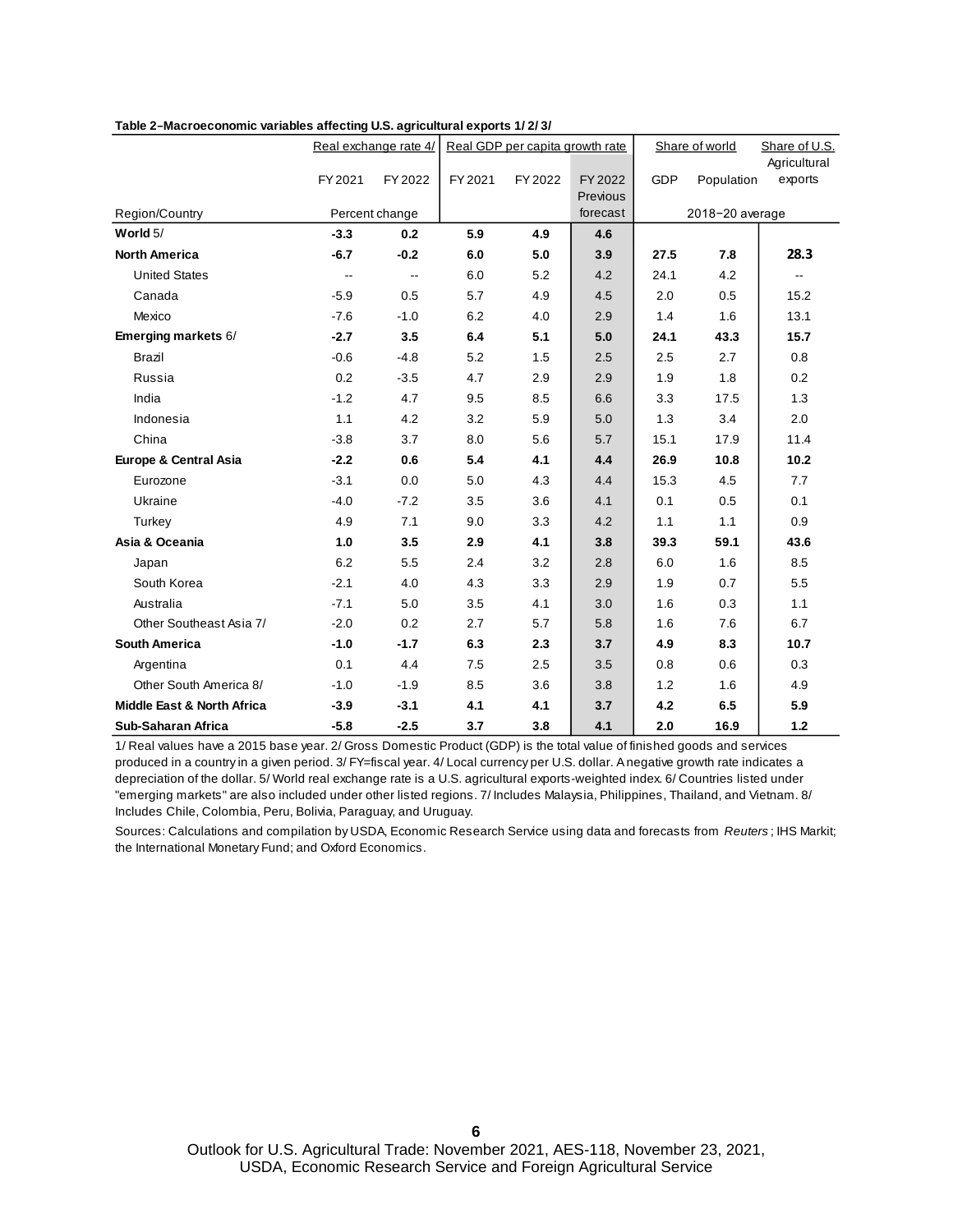## **Export Products**

FY 2022 U.S. grain and feed exports are forecast at \$41.5 billion, down \$300 million from the August forecast on lower corn, sorghum, and rice export values. Corn exports are forecast at \$17.0 billion, down \$100 million from the August forecast, due to lower unit values despite larger volumes. U.S. corn is expected to be competitive until new crop supplies from South America come onto the market in early 2022. Sorghum exports are forecast at \$2.4 billion, down \$100 million on lower unit values. Feed and fodder exports are unchanged at \$8.3 billion. Wheat exports are forecast at \$7.1 billion, unchanged from the August forecast. Higher unit values are offset by lower volumes (smaller production) and greater export competition. U.S. wheat prices are elevated due to a drought-impacted crop resulting in tight stocks for hard red winter, spring, durum, and white wheat, which are forecast at their lowest levels since 2007/08. Rice exports are forecast down \$100 million to \$1.9 billion, with weaker sales to top markets in the Western Hemisphere. Unit values are forecast slightly higher due to a smaller crop, especially for medium-grain rice.

FY 2022 oilseed and products exports are forecast at \$38.9 billion, down \$4.6 billion from the August forecast but still a record. Values are down mostly on lower soybean and soybean meal export unit values. Soybean export value declines \$3.9 billion from the August forecast to \$28.4 billion; soybean meal is lowered \$900 million to \$4.9 billion. A larger 2021 soybean harvest and greater carryin stocks from last season have boosted supplies and lowered prices. Additionally, softening China demand and expectations of a large Brazilian harvest in early 2022 continue to provide strong headwinds for export volumes and unit values next year. Soybean oil export values are reduced \$100 million to \$900 million on lower export volumes. Soybean oil export unit values remain near record highs, but high premiums compared with South America will continue to limit export volume.

FY 2022 cotton exports are forecast up \$500 million from the August forecast to \$7.3 billion on higher unit values. Exuberant price rallies—both for domestic and international prices—are expected to significantly raise export unit values in the coming months. Volume is forecast slightly higher on improved U.S. crop conditions.

FY 2022 livestock, poultry, and dairy exports are forecast up \$1.9 billion to \$38.7 billion on gains across all major commodities except pork. Beef exports are up \$800 million to \$9.1 billion, primarily on higher unit values. Poultry and product exports are up \$700 million to \$6.6 billion on higher broiler and turkey meat prices as global demand remains firm. Exports of hides and skins are forecast \$100 million higher to \$1.1 billion as global leather demand improves amid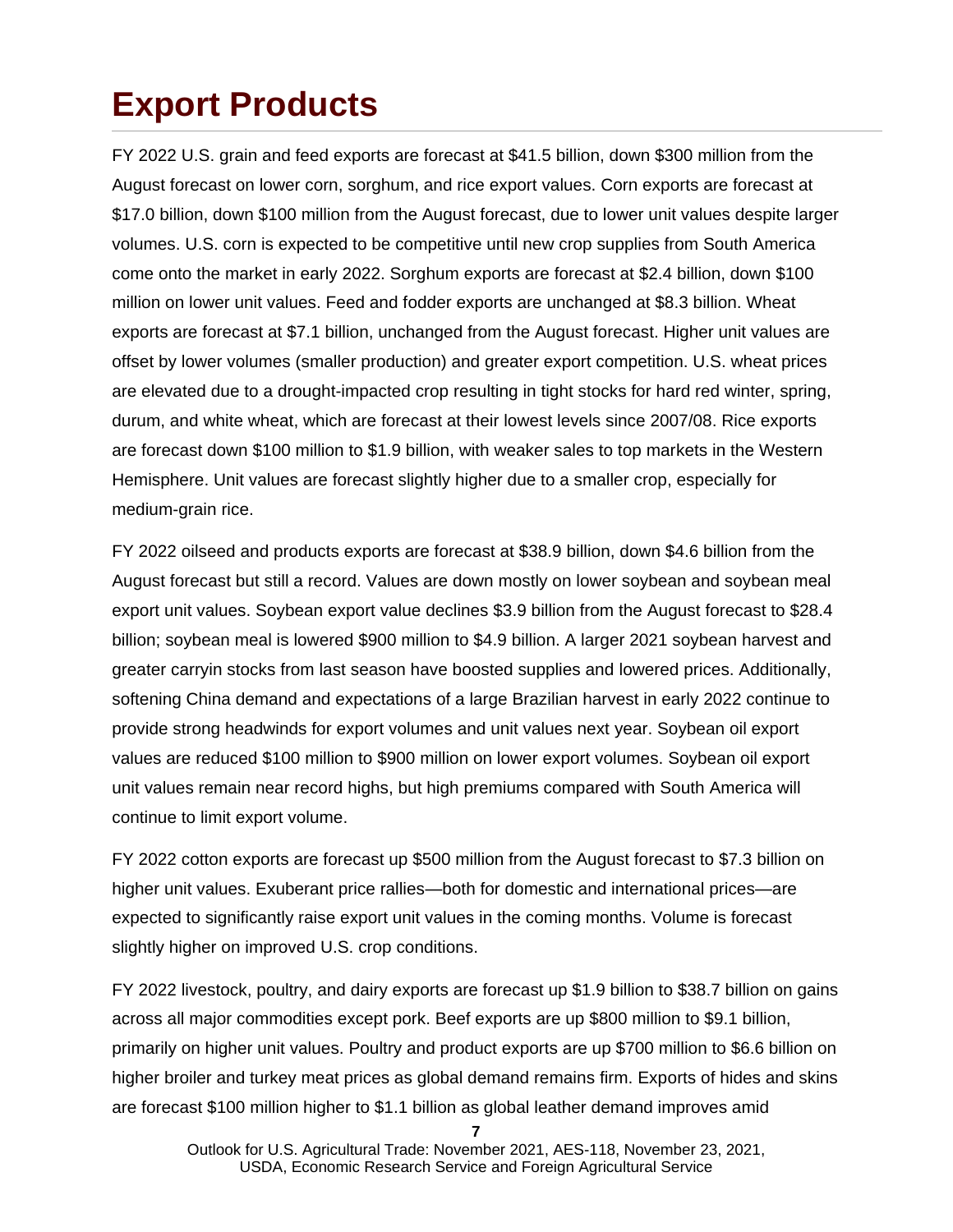economic recovery. Dairy product exports are raised \$200 million on higher volumes and rising unit values, reflecting strong global import demand and tightening competitor supplies. Pork exports are forecast \$500 million lower to \$6.6 billion as growth in China pork supply limits import demand.

Horticultural products are unchanged from the August forecast at \$37.7 billion. Whole and processed tree nuts are unchanged at \$9.0 billion, with most shipments destined for Europe and Asia. Fresh fruit and vegetables are unchanged at \$7.3 billion on stable shipments to top markets Canada and Mexico. Similarly, processed fruit and vegetables are unchanged at \$7.1 billion.

FY 2022 U.S. ethanol exports are forecast at a record \$2.9 billion, up \$500 million from the August forecast on higher unit values. Elevated U.S corn prices and an upward revision in oil prices since August lead to higher ethanol unit values, driving export value to slightly exceed the FY 2012 record. Export volumes to fuel markets are mostly unchanged or lowered from August, and total volume remains well below FY 2018 peak. Since August, upward revisions in ethanolblended gasoline prices have weakened expectations for fuel pool recoveries, thus lowering ethanol demand. There remains the risk that some countries may lower blending rates to slow inflation. Export volumes are up marginally for ethanol used as other industrial chemicals, despite higher prices, buoyed by economic growth. Compared to FY 2021, exports to Brazil remain poised to see the largest value and volume gains due to shortfalls and persistently high prices in Brazil, but high U.S. prices, strong dollar, and duty moderate increase. India, Mexico, and United Kingdom also remain poised to see volume gains. There have been no U.S. fuel ethanol sales to China since June 2021. Should this continue through FY 2022, the absence of sales to China could negate export volume increases to all other markets.

**8**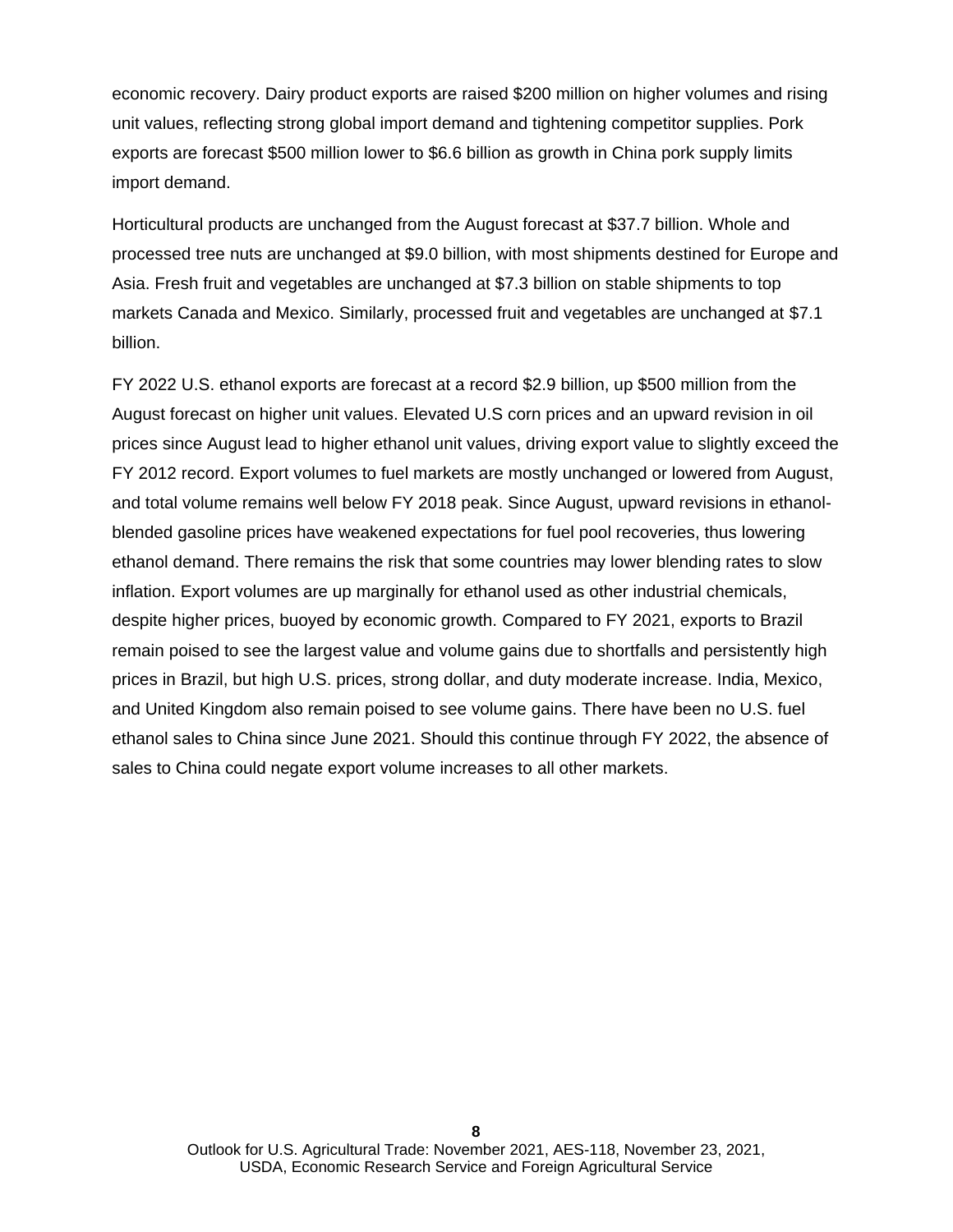| Table 3-U.S. agricultural exports: Value and volume by commodity, fiscal years 2018-2022 |
|------------------------------------------------------------------------------------------|
|------------------------------------------------------------------------------------------|

|                                  |                  |                  |                         | Forecast         |              |                              |
|----------------------------------|------------------|------------------|-------------------------|------------------|--------------|------------------------------|
| Commodity                        | 2018             | 2019             | Fiscal year<br>2020     | 2021             | August       | Fiscal year 2022<br>November |
| <b>VALUE</b>                     |                  |                  |                         |                  |              |                              |
|                                  |                  |                  | -Billion dollars-       |                  |              |                              |
| Grains and feeds 1/              | 31.199           | 29.969           | 29.933                  | 42.659           | 41.8         | 41.5                         |
| Wheat 2/                         | 5.086            | 6.233            | 6.268                   | 7.231            | 7.1          | 7.1                          |
| Rice                             | 1.652            | 1.841            | 1.798                   | 2.044            | 2.0          | 1.9                          |
| Corn                             | 11.274           | 9.013            | 8.220                   | 17.473           | 17.1         | 17.0                         |
| Sorghum                          | 0.931            | 0.442            | 1.032                   | 1.980            | 2.5          | 2.4                          |
| Feeds and fodders                | 7.817            | 7.783            | 7.950                   | 9.076            | 8.3          | 8.3                          |
| Oilseeds and products 3/         | 31.902           | 26.271           | 27.527                  | 37.857           | 43.5         | 38.9                         |
| Soybeans                         | 21.689           | 17.018           | 17.844                  | 26.536           | 32.3         | 28.4                         |
| Soybean meal 4/                  | 4.957            | 4.399            | 4.381                   | 5.659            | 5.7          | 4.9                          |
| Soybean oil                      | 0.896            | 0.676            | 0.980                   | 0.837            | 1.0          | 0.9                          |
| Livestock, poultry, and dairy    | 30.799           | 30.394           | 31.596                  | 37.008           | 36.8         | 38.7                         |
| Livestock products 3/            | 19.990           | 19.604           | 20.069                  | 23.698           | 23.5         | 24.5                         |
| Beef and yeal 5/                 | 7.342            | 7.284            | 6.639                   | 8.672            | 8.3          | 9.1                          |
| Pork 5/                          | 5.441            | 5.517            | 6.717                   | 7.018            | 7.1          | 6.6                          |
| Beef and pork variety meats 5/   | 1.636            | 1.562            | 1.602                   | 1.926            | 1.8          | 1.9                          |
| Hides, skins, and furs           | 1.581            | 1.108            | 0.858                   | 1.079            | 1.0          | 1.1                          |
| Poultry and products             | 5.253            | 5.137            | 5.072                   | 6.000            | 5.9          | 6.6                          |
| Broiler meat 5/6/                | 3.237            | 3.172            | 3.098                   | 3.576            | 3.4          | 4.0                          |
| Dairy products                   | 5.556            | 5.653            | 6.455                   | 7.310            | 7.5          | 7.7                          |
| Tobacco and products 3/          | 1.275            | 0.958            | 0.894                   | 1.065            | 0.9          | 0.9                          |
| Cotton 3/7/                      | 6.688            | 6.147            | 5.649                   | 6.232            | 6.8          | 7.3                          |
| Seeds                            | 1.826            | 1.883            | 1.646                   | 1.659            | 1.6          | 1.6                          |
| Horticultural products 3/8/      | 36.322           | 36.263           | 34.777                  | 37.644           | 37.7         | 37.7                         |
| Fruits and vegetables, fresh     | 7.296            | 7.065            | 6.962                   | 7.143            | 7.3          | 7.3                          |
| Fruits and vegetables, processed | 7.023            | 6.861            | 6.537                   | 7.032            | 7.1          | 7.1                          |
| Tree nuts, whole and processed   | 8.765            | 9.000            | 8.537                   | 8.831            | 9.0          | 9.0                          |
| Sugar and tropical products 9/   | 5.954            | 5.817            | 5.404                   | 5.662            | 5.9          | 5.9                          |
| Ethanol 10/                      | 2.654            | 2.393            | 2.261                   | 2.399            | 2.4          | 2.9                          |
| Total                            | 148.620          | 140.095          | 139.686                 | 172.184          | 177.5        | 175.5                        |
| Major bulk products 11/          | 48.618           | 41.653           | 41.675                  | 62.647           | 67.8         | 64.1                         |
|                                  |                  |                  |                         |                  |              |                              |
|                                  |                  |                  | - Million metric tons - |                  |              |                              |
| <b>VOLUME</b>                    |                  |                  |                         |                  |              |                              |
|                                  |                  |                  |                         |                  |              |                              |
| Wheat 2/                         | 21.155           | 26.569<br>3.617  | 26.826                  | 25.494<br>3.754  | 24.0         | 22.3                         |
| Rice                             | 3.072            |                  | 3.127                   |                  | 3.6          | 3.3                          |
| Corn<br>Sorghum                  | 63.569           | 49.223           | 46.927                  | 68.491           | 61.0         | 63.0<br>8.3                  |
| Feeds and fodders                | 4.806            | 2.373            | 5.386                   | 7.032<br>21.919  | 8.3          |                              |
|                                  | 22.052           | 21.575           | 20.779                  |                  | 21.8         | 21.8                         |
| Soybeans<br>Soybean meal 4/      | 56.901<br>12.717 | 48.297<br>12.141 | 48.980<br>12.550        | 56.631<br>12.490 | 55.9<br>12.9 | 55.8<br>12.9                 |
|                                  |                  |                  |                         |                  |              |                              |
| Soybean oil<br>Beef and veal 5/  | 1.108<br>1.039   | 0.880            | 1.287                   | 0.782            | 0.7          | 0.6<br>1.1                   |
| Pork 5/                          | 1.984            | 1.015            | 0.952                   | 1.122            | 1.1          | 2.4                          |
| Beef and pork variety meats 5/   | 0.731            | 2.056<br>0.728   | 2.507<br>0.693          | 2.475<br>0.760   | 2.5<br>0.7   | 0.7                          |
| Broiler meat 5/6/                | 3.168            | 3.214            | 3.310                   | 3.448            | 3.4          | 3.4                          |
| Cotton 7/                        | 3.694            | 3.466            | 3.625                   | 3.492            | 3.3          | 3.4                          |
|                                  |                  |                  |                         |                  |              |                              |

Note: Totals may not add up due to rounding.

Sources: Compiled by USDA, Economic Research Service and USDA, Foreign Agricultural Service analysis and forecasts using data from U.S. Department of Commerce, Bureau of the Census. 1/ Includes barley, oats, rye, corn gluten feed and meal, and processed grain products. 2/ Excludes wheat flour. 3/ Includes products added with the change in definition of "Agricultural Products." 4/ Includes soy flours made from protein meals. 5/ Includes chilled, frozen, and processed meats. 6/ Includes only federally inspected products. 7/ Includes linters and waste. 8/ Includes food preparations, essential oils, and wine. 9/ Includes coffee and cocoa. 10/ Non-beverage ethanol. 11/ Includes wheat, rice, coarse grains, soybeans, and cotton.

Major bulk products 11/ 153.879 134.165 135.443 165.770 156.1 156.1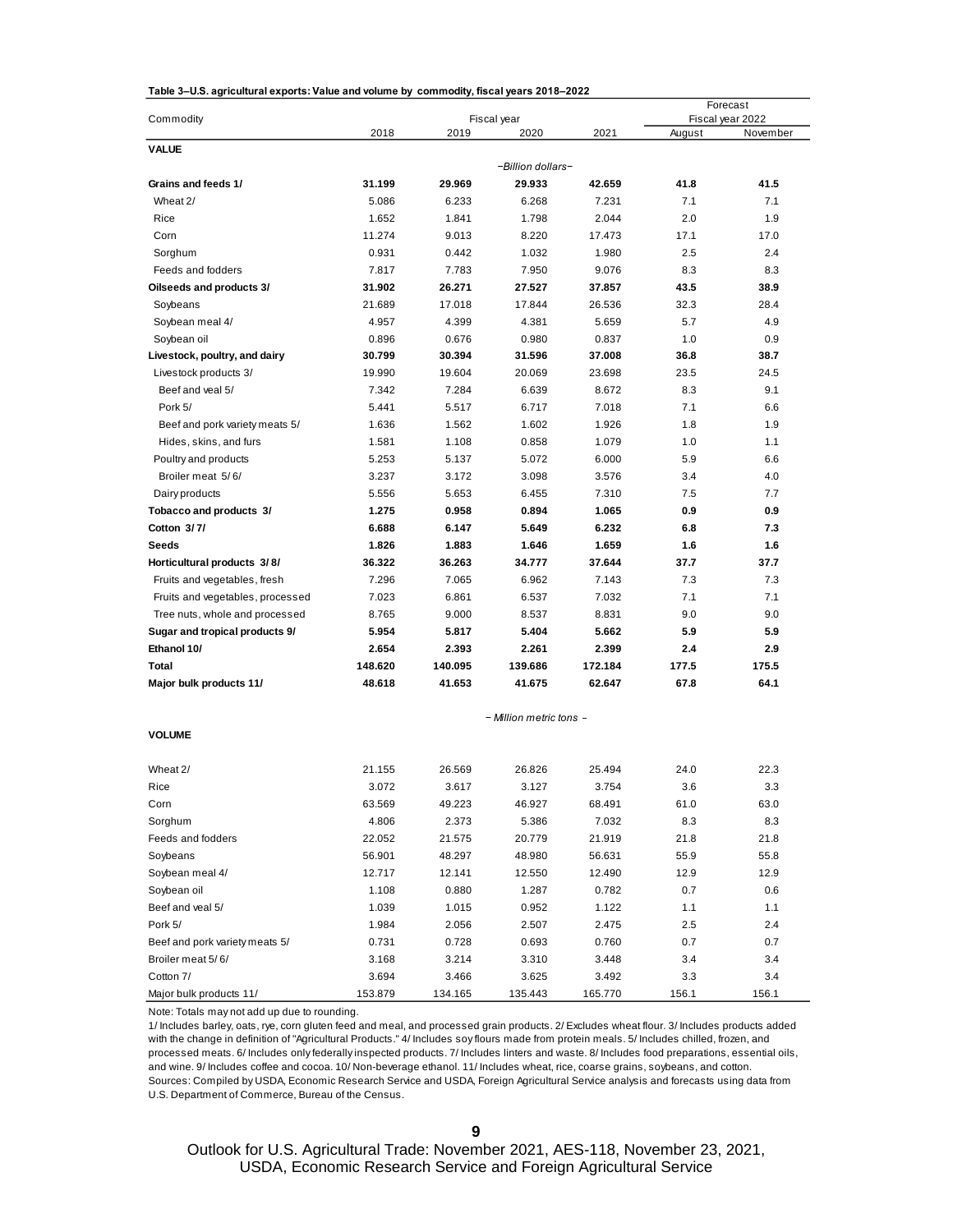## **Regional Exports**

### Outlook for Fiscal Year 2022 Exports

Agricultural exports in FY 2022 are forecast at \$175.5 billion, down \$2.0 billion from the August projection. Lower oilseed exports more than offset increases in livestock, poultry, and dairy products, cotton, and ethanol. China, Canada, and Mexico are expected to remain the top three markets for U.S. agricultural products.

#### **Asia**

The export forecast for China is down \$3.0 billion from August to \$36.0 billion, primarily because of expected lower soybean unit values. Despite the downward revision, the new forecast will still be a record if realized.

Forecast exports to Japan are increased by \$300 million to \$13.6 billion, due to higher expected beef unit values.

The export forecast for Southeast Asia is down a collective \$600 million, predominantly as a result of lower unit values of soybeans and soybean meal, with export forecasts to Indonesia and Vietnam down \$200 million each, and Philippines and Thailand down \$100 million each.

Forecast exports to South Asia are raised \$100 million on higher cotton prices.

#### **Western Hemisphere**

The export forecast for Canada is up \$200 million to \$24.0 billion, largely driven by higher livestock prospects. The export forecast to Mexico is up \$1.2 billion to \$23.5 billion, as strong demand seen in the second half of FY 2021 is expected to continue, especially for livestock, poultry, dairy, and cotton.

The export forecast for the Caribbean is \$200 million higher on account of increased broiler meat exports to Cuba.

Forecast exports to South America are down \$100 million due to lower export prospects of soybeans and soybean meal to Colombia.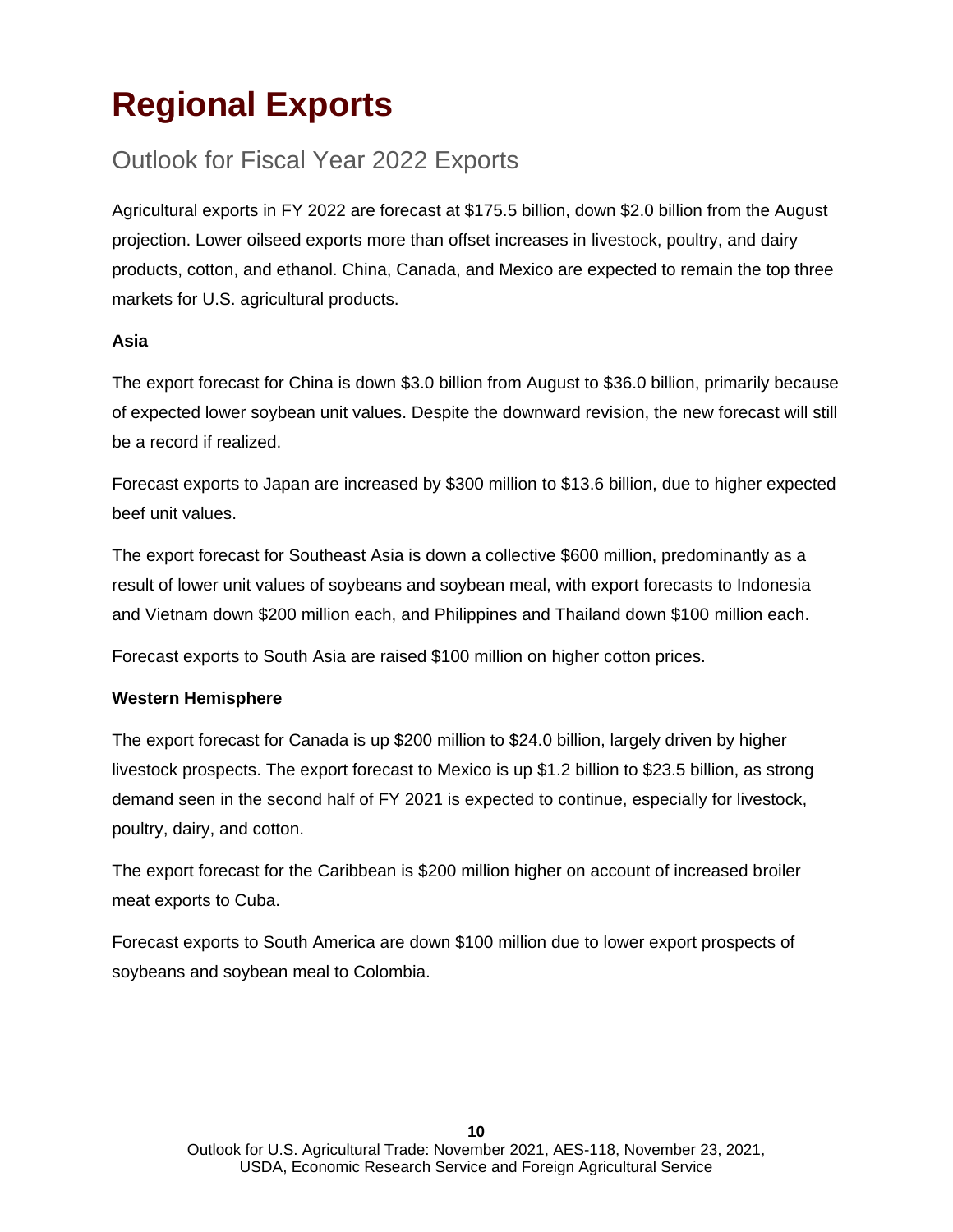#### **Europe, Africa, the Middle East, and Oceania**

Exports to the European Union (EU) are forecast at \$11.0 billion, down \$200 million from the previous projection, largely due to lower unit values of soybeans and soybean meal.

The export forecast for the Middle East is increased by \$100 million on account of higher expected cotton sales to Turkey.

The export forecast for North Africa is down \$200 million due to lower expected soybean exports to Egypt.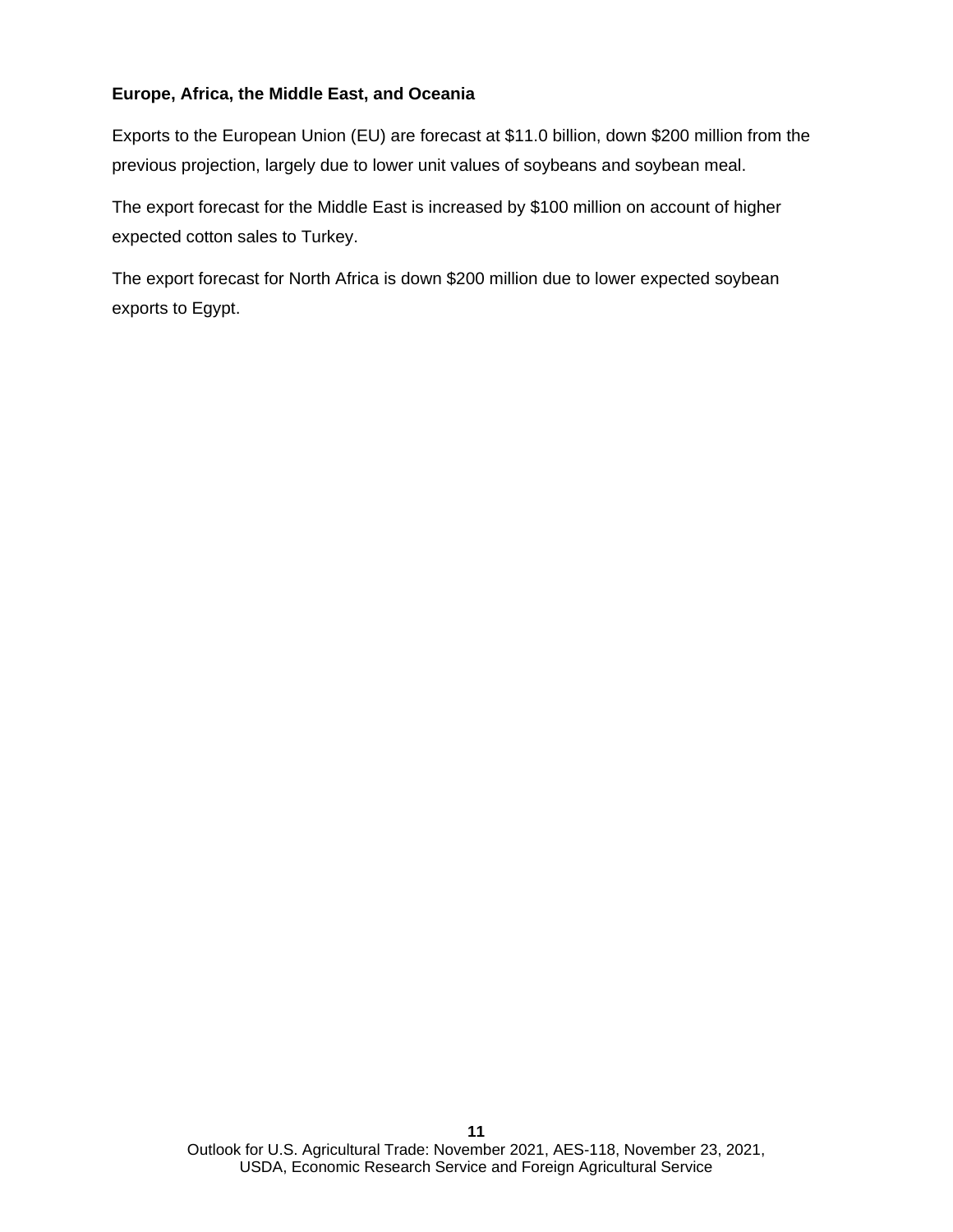| Table 4-U.S. agricultural exports: Value by region, fiscal years 2018-2022 |
|----------------------------------------------------------------------------|
|----------------------------------------------------------------------------|

|                           |         |         |                   |         | Share of | Forecast<br>Fiscal year 2022 |                   |  |
|---------------------------|---------|---------|-------------------|---------|----------|------------------------------|-------------------|--|
| Region and country 1/     |         |         | Fiscal year       |         | 2021     |                              |                   |  |
|                           | 2018    | 2019    | 2020              | 2021    | total    | August                       | November          |  |
|                           |         |         | -Billion dollars- |         | Percent  |                              | -Billion dollars- |  |
| <b>VALUE</b>              |         |         |                   |         |          |                              |                   |  |
| Asia                      | 63.948  | 55.839  | 59.738            | 80.520  | 46.8     | 87.0                         | 83.8              |  |
| East Asia                 | 45.471  | 37.694  | 41.853            | 61.738  | 35.9     | 67.6                         | 64.9              |  |
| Japan                     | 12.855  | 12.408  | 11.643            | 13.598  | 7.9      | 13.3                         | 13.6              |  |
| China                     | 16.443  | 10.110  | 16.973            | 33.406  | 19.4     | 39.0                         | 36.0              |  |
| Hong Kong                 | 4.214   | 3.528   | 2.311             | 1.773   | 1.0      | 1.9                          | 1.9               |  |
| Taiwan                    | 3.821   | 3.627   | 3.275             | 3.788   | 2.2      | 3.8                          | 3.8               |  |
| South Korea               | 8.127   | 8.010   | 7.638             | 9.161   | 5.3      | 9.6                          | 9.6               |  |
| Southeast Asia            | 14.189  | 13.795  | 13.468            | 14.579  | 8.5      | 15.1                         | 14.5              |  |
| Indonesia                 | 3.099   | 2.892   | 2.706             | 3.092   | 1.8      | 3.5                          | 3.3               |  |
| Philippines               | 2.944   | 2.993   | 3.205             | 3.569   | 2.1      | 3.7                          | 3.6               |  |
| Malaysia                  | 0.995   | 1.149   | 1.082             | 1.161   | 0.7      | 1.1                          | 1.1               |  |
| Thailand                  | 2.144   | 1.881   | 1.733             | 1.696   | 1.0      | 1.9                          | 1.8               |  |
| Vietnam                   | 3.946   | 3.672   | 3.437             | 3.584   | 2.1      | 4.0                          | 3.8               |  |
| South Asia                | 4.288   | 4.349   | 4.416             | 4.203   | 2.4      | 4.3                          | 4.4               |  |
| India                     | 1.815   | 2.112   | 1.738             | 1.646   | 1.0      | 1.6                          | 1.6               |  |
| <b>Western Hemisphere</b> | 56.662  | 57.205  | 55.037            | 65.517  | 38.1     | 63.3                         | 64.8              |  |
| North America             | 40.924  | 41.267  | 40.318            | 47.929  | 27.8     | 46.1                         | 47.5              |  |
| Canada                    | 21.838  | 22.048  | 22.017            | 24.055  | 14.0     | 23.8                         | 24.0              |  |
| Mexico                    | 19.086  | 19.218  | 18.297            | 23.875  | 13.9     | 22.3                         | 23.5              |  |
| Caribbean                 | 3.757   | 3.862   | 3.552             | 4.258   | 2.5      | 4.0                          | 4.2               |  |
| Dominican Republic        | 1.347   | 1.392   | 1.387             | 1.746   | 1.0      | 1.7                          | 1.7               |  |
| Central America           | 4.112   | 4.372   | 4.218             | 5.602   | 3.3      | 5.3                          | 5.3               |  |
| South America             | 7.869   | 7.705   | 6.953             | 7.728   | 4.5      | 7.9                          | 7.8               |  |
| Brazil                    | 1.324   | 1.126   | 1.054             | 0.744   | 0.4      | 1.0                          | 1.0               |  |
| Colombia                  | 2.829   | 2.749   | 2.907             | 3.041   | 1.8      | 3.2                          | 3.1               |  |
| Peru                      | 1.394   | 1.104   | 0.880             | 1.019   | 0.6      | 1.1                          | 1.1               |  |
| Venezuela                 | 0.348   | 0.173   | 0.340             | 0.655   | 0.4      | 0.6                          | 0.6               |  |
| Europe/Eurasia            | 14.842  | 14.653  | 12.948            | 13.358  | 7.8      | 14.0                         | 13.8              |  |
| European Union-27         | 11.846  | 11.544  | 10.238            | 10.596  | 6.2      | 11.2                         | 11.0              |  |
| United Kingdom            | 1.943   | 1.924   | 1.728             | 1.719   | 1.0      | 1.8                          | 1.8               |  |
| FSU-12 2/                 | 0.482   | 0.627   | 0.465             | 0.497   | 0.3      | 0.5                          | 0.5               |  |
| Russia                    | 0.228   | 0.230   | 0.195             | 0.236   | 0.1      | 0.3                          | 0.3               |  |
| <b>Middle East</b>        | 6.582   | 5.990   | 5.395             | 5.513   | 3.2      | 5.5                          | 5.6               |  |
| Turkey                    | 1.730   | 1.192   | 1.212             | 1.203   | 0.7      | 1.1                          | 1.2               |  |
| Saudi Arabia              | 1.386   | 1.371   | 1.243             | 1.332   | 0.8      | 1.3                          | 1.3               |  |
| Africa                    | 4.375   | 4.112   | 4.357             | 5.126   | 3.0      | 5.3                          | 5.1               |  |
| North Africa              | 2.750   | 2.131   | 2.590             | 2.892   | 1.7      | 3.3                          | 3.1               |  |
| Egypt                     | 1.703   | 1.479   | 1.738             | 1.829   | 1.1      | 2.0                          | 1.8               |  |
| Sub-Saharan Africa        | 1.626   | 1.980   | 1.767             | 2.233   | 1.3      | 2.0                          | 2.0               |  |
| Nigeria                   | 0.374   | 0.577   | 0.478             | 0.627   | 0.4      | 0.5                          | 0.5               |  |
| Oceania                   | 2.211   | 2.297   | 2.208             | 2.150   | $1.2$    | 2.2                          | 2.2               |  |
| Total                     | 148.620 | 140.095 | 139.686           | 172.184 | 100.0    | 177.5                        | 175.5             |  |
|                           |         |         |                   |         |          |                              |                   |  |

Notes: Totals may not add up due to rounding.

1/ Projections are based primarily on trend or recent average growth analysis. 2/ The 15 Republics of the Former Soviet Union (FSU), not including the 3 Baltic Republics: Estonia, Latvia, and Lithuania.

Sources: USDA, Economic Research Service and USDA, Foreign Agricultural Service analysis and forecasts using data from U.S. Department of Commerce, Bureau of the Census.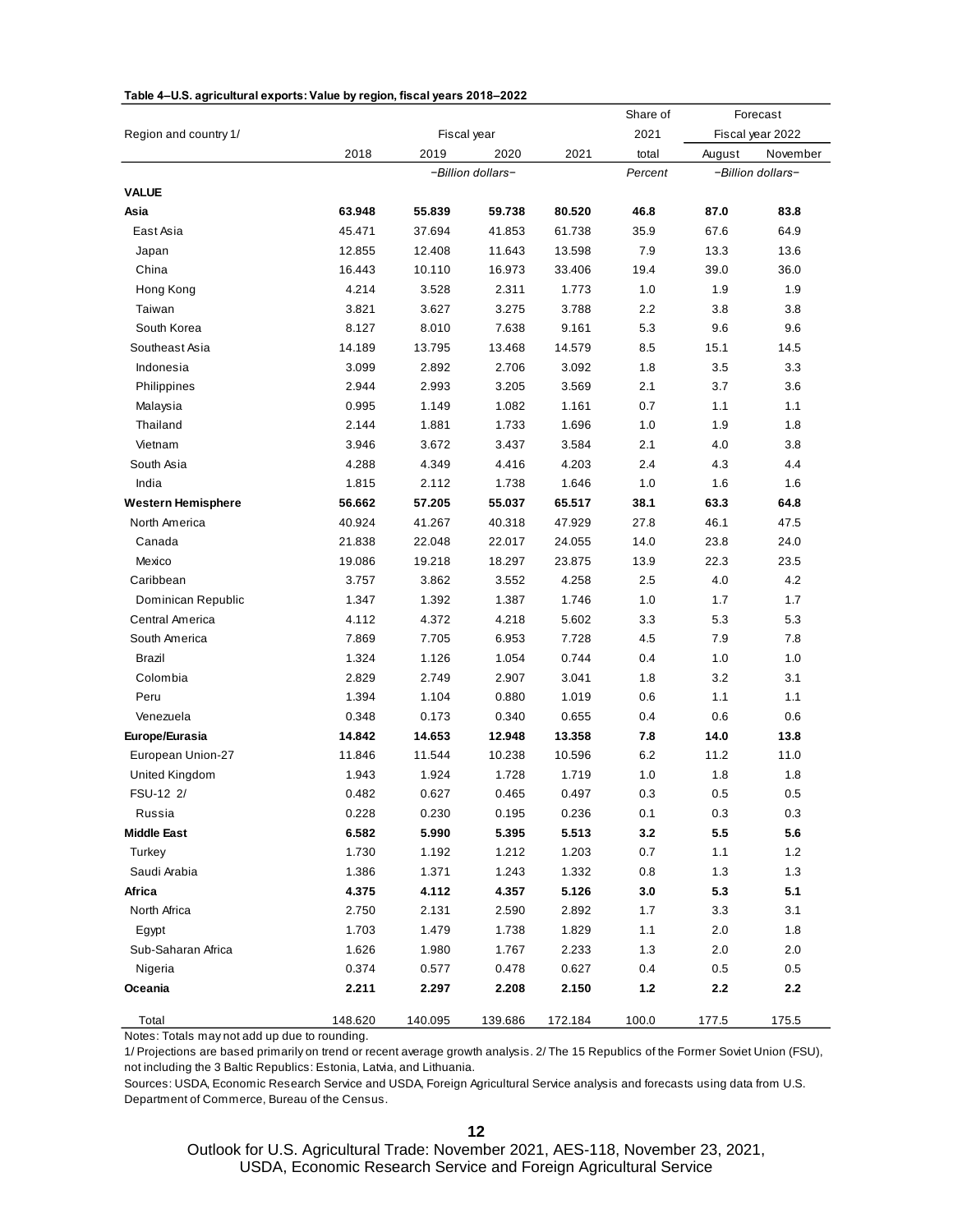### **Import Products**

Agricultural imports in FY 2022 are forecast to reach a record \$165.0 billion—\$1.7 billion more than the \$163.3 billion recorded for FY 2021, and \$5.5 billion above the August forecast. Increases are expected for the imports of each major product group.

The forecast for FY 2022 horticultural product imports is adjusted upward by \$2.0 billion to \$85.8 billion, which is still below the record total from FY 2021 of \$86.1 billion. The largest forecast adjustment within the horticultural products group is a \$900 million increase to expected distilled spirits imports following a surge in import volumes in the last half of FY 2021. The wine import forecast is increased \$600 million by the same reasoning. Fresh fruit imports are raised \$400 million from the August forecast as import volumes continue to increase in addition to rising unit values. Higher volumes of tree nut imports late in FY 2021 lead to a \$100 million increase in the forecast for FY 2022 nut imports. The forecasts for fresh and processed vegetables and processed fruits are unchanged.

U.S. imports of sugar and tropical products are forecast to reach \$25.0 billion in FY 2022, an \$800 million upward adjustment from the previous forecast and \$1.1 billion above FY 2021. Sweeteners and products imports are expected to be worth \$5.3 billion, \$200 million above the last forecast as the volume of honey imported has been increasing to compensate for reduced domestic honey production this year after drought put a strain on many producing bee colonies throughout the West and Midwest United States. The coffee and products imports are increased by \$400 million as both volumes and unit values increase for those commodities.

FY 2022 livestock, poultry, and dairy imports are forecast up \$800 million to \$20.9 billion on gains by red meats. Beef is up \$300 million to \$7.7 billion on slightly higher unit values amid anticipated lower U.S. beef production. Pork imports are forecast \$300 million higher at \$2.1 billion as tight U.S. supplies and firm demand spur trade. Dairy imports are unchanged.

The forecast for grains and feed product imports is increased \$700 million as ongoing strong global demand and low stocks keep pressure on prices and U.S. domestic consumption of processed grain products such as baked goods and snack foods continues a steady upward trend. The forecast for total oilseeds and oilseed product imports are adjusted upward by \$800 million, as import volumes of vegetable oils increase slightly while unit values increase due to reductions in global supply. The forecast for other imports, which contain cotton, tobacco, planting seeds, and ethanol, is raised \$400 million as increased import volumes are expected.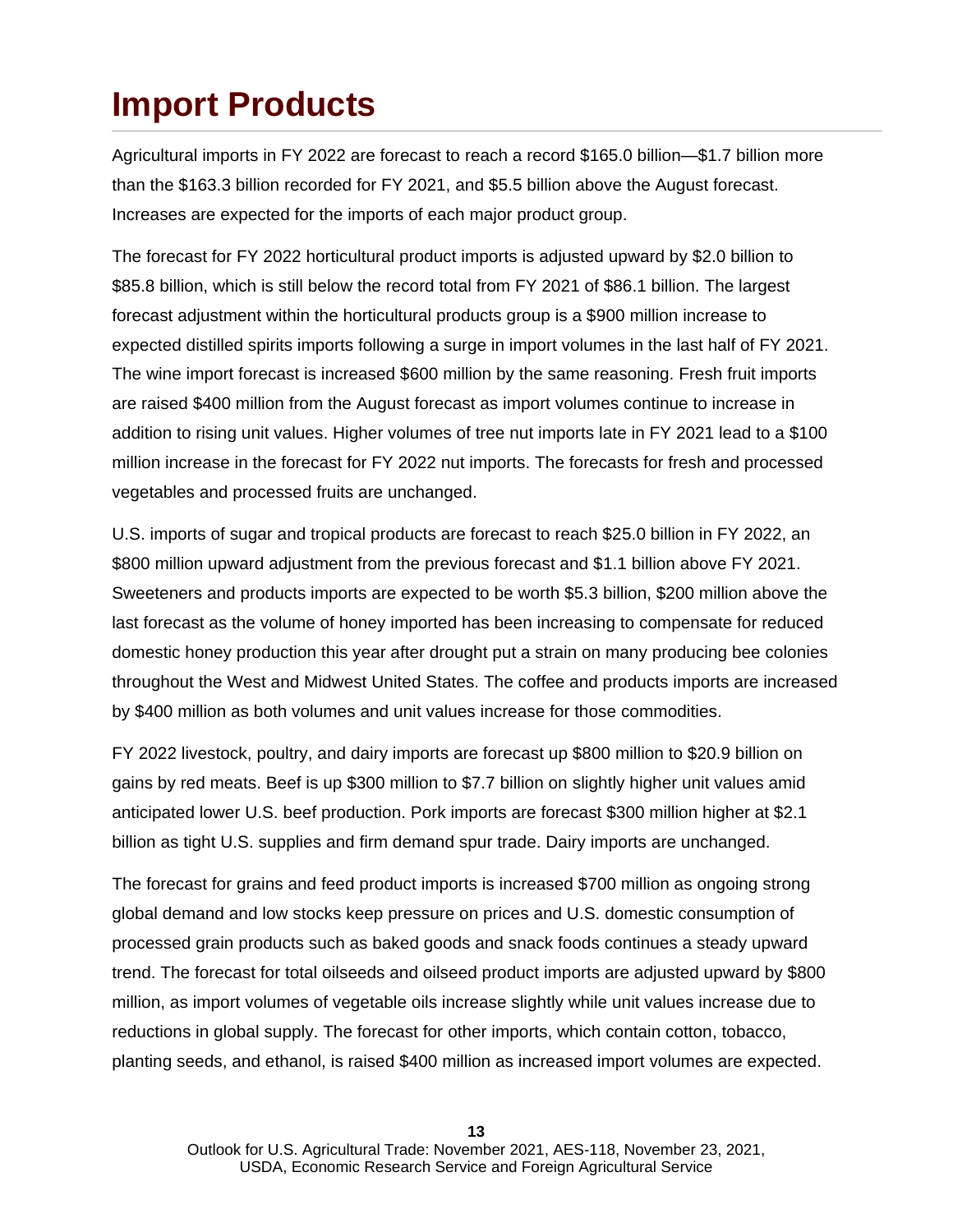|  | Table 5--U.S. agricultural imports: Value and volume by commodity, fiscal years 2018–2022 |  |  |  |
|--|-------------------------------------------------------------------------------------------|--|--|--|
|--|-------------------------------------------------------------------------------------------|--|--|--|

| Commodity<br>Fiscal year<br>Fiscal year 2022<br>2018<br>2019<br>2020<br>2021<br>August<br>November<br><b>VALUE</b><br>---Billion dollars ---<br>Livestock, dairy, and poultry<br>16.892<br>17.616<br>18.247<br>20.972<br>20.1<br>20.9<br>Livestock and meats<br>13.073<br>13.481<br>14.194<br>16.354<br>15.9<br>16.7<br>Cattle and calves<br>1.793<br>1.7<br>1.8<br>1.564<br>1.750<br>1.557<br>Swine<br>0.312<br>0.249<br>0.531<br>0.4<br>0.4<br>0.314<br>Beef and yeal<br>6.813<br>7.423<br>7.4<br>7.7<br>5.590<br>5.797<br>Pork<br>1.722<br>1.560<br>1.472<br>1.968<br>1.8<br>2.1<br>Poultry<br>0.780<br>0.812<br>0.765<br>0.893<br>0.9<br>0.9<br>3.040<br>3.323<br>3.288<br>3.724<br>3.3<br>3.3<br>Dairy products<br>Cheese<br>1.279<br>1.346<br>1.5<br>1.5<br>1.173<br>1.430<br>15.5<br>Grains and feed<br>12.826<br>13.379<br>14.310<br>15.752<br>16.2<br>8.585<br>9.370<br>9.812<br>11.0<br>11.7<br>Grain products<br>11.195<br><b>Oilseeds and products</b><br>10.253<br>9.334<br>9.828<br>12.600<br>12.4<br>13.2<br>Vegetable oils<br>6.282<br>5.545<br>5.724<br>7.610<br>7.3<br>8.1<br>85.8<br>Horticulture products<br>71.432<br>75.767<br>75.846<br>86.147<br>83.8<br>13.104<br>13.956<br>14.046<br>15.513<br>15.4<br>15.8<br>Fruits, fresh<br>6.1<br>6.1<br>Fruits, processed<br>5.693<br>5.746<br>5.550<br>6.451<br>2.193<br>1.821<br>2.0<br>2.0<br>Fruit juices<br>2.169<br>2.142<br>Nuts, whole and processed<br>3.349<br>3.140<br>2.774<br>2.856<br>2.6<br>2.7<br>Vegetables, fresh<br>8.352<br>8.892<br>9.889<br>10.513<br>10.3<br>10.3<br>5.375<br>5.426<br>5.785<br>6.513<br>6.6<br>6.6<br>Vegetables, processed<br>Wine<br>6.425<br>6.571<br>6.193<br>7.485<br>6.9<br>7.5<br>5.507<br>5.443<br>6.4<br>6.4<br>Malt beer<br>5.349<br>6.377<br>9.1<br>9.056<br>8.453<br>9.804<br>10.0<br>Distilled spirits<br>7.836<br><b>Essential oils</b><br>4.061<br>4.4<br>4.4<br>4.218<br>4.198<br>4.413<br>Cut flowers and nursery stock<br>2.023<br>2.171<br>2.129<br>2.825<br>2.7<br>2.7<br>Sugar and tropical products<br>21.387<br>21.511<br>21.686<br>23.918<br>24.2<br>25.0<br>Sweeteners and products<br>4.514<br>5.125<br>5.365<br>5.1<br>5.3<br>4.730<br>Confections<br>1.924<br>2.214<br>2.0<br>2.0<br>1.896<br>1.908<br>4.808<br>4.950<br>5.2<br>5.2<br>Cocoa and products<br>4.559<br>5.353<br>6.733<br>6.2<br>6.8<br>Coffee and products<br>6.086<br>6.163<br>5.984<br>Other imports 1/<br>3.831<br>3.501<br>3.902<br>3.5<br>3.9<br>3.687<br><b>Total agricultural imports</b><br>136.478<br>141.437<br>143.417<br>163.291<br>159.5<br>165.0<br><b>VOLUME</b><br>---Million metric tons---<br>Cattle and calves 2/<br>1.860<br>2.031<br>1.824<br>2.0<br>2.0<br>2.131<br>Swine 2/<br>5.358<br>5.081<br>5.110<br>6.518<br>5.7<br>6.0<br>Beef and veal<br>1.020<br>1.139<br>1.1<br>1.1<br>1.020<br>1.073<br>Pork<br>0.478<br>0.4<br>0.422<br>0.377<br>0.457<br>0.5<br>12.9<br>Fruits, fresh<br>12.382<br>12.517<br>12.516<br>12.928<br>12.4<br>Fruits, processed<br>1.923<br>1.896<br>1.941<br>2.062<br>2.2<br>2.1<br>Fruit juices 3/<br>5.164<br>4.832<br>4.112<br>4.456<br>3.8<br>4.7<br>Vegetables, fresh<br>7.848<br>7.977<br>8.183<br>8.910<br>8.7<br>9.3<br>Vegetables, processed<br>4.330<br>4.9<br>4.105<br>4.123<br>4.755<br>4.8<br>Vegetable oils 3/<br>4.981<br>4.897<br>5.120<br>5.189<br>4.8<br>5.2<br>Wine 3/<br>1.285<br>1.329<br>1.460<br>1.727<br>1.6<br>1.7<br>Malt beer 3/<br>4.048<br>4.4<br>4.178<br>4.215<br>4.658<br>4.5<br>Distilled spirits 4/<br>0.789<br>0.827<br>0.863<br>0.931<br>1.0<br>1.1<br>Cocoa and products<br>1.339<br>1.381<br>1.369<br>1.490<br>1.5<br>1.5<br>Coffee and products<br>1.606<br>1.788<br>1.595<br>1.632<br>1.6<br>1.7<br>Notes: Totals may not add due to rounding. |  |  | Forecast |  |  |  |
|--------------------------------------------------------------------------------------------------------------------------------------------------------------------------------------------------------------------------------------------------------------------------------------------------------------------------------------------------------------------------------------------------------------------------------------------------------------------------------------------------------------------------------------------------------------------------------------------------------------------------------------------------------------------------------------------------------------------------------------------------------------------------------------------------------------------------------------------------------------------------------------------------------------------------------------------------------------------------------------------------------------------------------------------------------------------------------------------------------------------------------------------------------------------------------------------------------------------------------------------------------------------------------------------------------------------------------------------------------------------------------------------------------------------------------------------------------------------------------------------------------------------------------------------------------------------------------------------------------------------------------------------------------------------------------------------------------------------------------------------------------------------------------------------------------------------------------------------------------------------------------------------------------------------------------------------------------------------------------------------------------------------------------------------------------------------------------------------------------------------------------------------------------------------------------------------------------------------------------------------------------------------------------------------------------------------------------------------------------------------------------------------------------------------------------------------------------------------------------------------------------------------------------------------------------------------------------------------------------------------------------------------------------------------------------------------------------------------------------------------------------------------------------------------------------------------------------------------------------------------------------------------------------------------------------------------------------------------------------------------------------------------------------------------------------------------------------------------------------------------------------------------------------------------------------------------------------------------------------------------------------------------------------------------------------------------------------------------------------------------------------------------------------------------------------------------------------------------------------------------------------------------------------------------------------------------------------------------------------------------------------------------------------------------------------------------------------------------------------------------|--|--|----------|--|--|--|
|                                                                                                                                                                                                                                                                                                                                                                                                                                                                                                                                                                                                                                                                                                                                                                                                                                                                                                                                                                                                                                                                                                                                                                                                                                                                                                                                                                                                                                                                                                                                                                                                                                                                                                                                                                                                                                                                                                                                                                                                                                                                                                                                                                                                                                                                                                                                                                                                                                                                                                                                                                                                                                                                                                                                                                                                                                                                                                                                                                                                                                                                                                                                                                                                                                                                                                                                                                                                                                                                                                                                                                                                                                                                                                                                            |  |  |          |  |  |  |
|                                                                                                                                                                                                                                                                                                                                                                                                                                                                                                                                                                                                                                                                                                                                                                                                                                                                                                                                                                                                                                                                                                                                                                                                                                                                                                                                                                                                                                                                                                                                                                                                                                                                                                                                                                                                                                                                                                                                                                                                                                                                                                                                                                                                                                                                                                                                                                                                                                                                                                                                                                                                                                                                                                                                                                                                                                                                                                                                                                                                                                                                                                                                                                                                                                                                                                                                                                                                                                                                                                                                                                                                                                                                                                                                            |  |  |          |  |  |  |
|                                                                                                                                                                                                                                                                                                                                                                                                                                                                                                                                                                                                                                                                                                                                                                                                                                                                                                                                                                                                                                                                                                                                                                                                                                                                                                                                                                                                                                                                                                                                                                                                                                                                                                                                                                                                                                                                                                                                                                                                                                                                                                                                                                                                                                                                                                                                                                                                                                                                                                                                                                                                                                                                                                                                                                                                                                                                                                                                                                                                                                                                                                                                                                                                                                                                                                                                                                                                                                                                                                                                                                                                                                                                                                                                            |  |  |          |  |  |  |
|                                                                                                                                                                                                                                                                                                                                                                                                                                                                                                                                                                                                                                                                                                                                                                                                                                                                                                                                                                                                                                                                                                                                                                                                                                                                                                                                                                                                                                                                                                                                                                                                                                                                                                                                                                                                                                                                                                                                                                                                                                                                                                                                                                                                                                                                                                                                                                                                                                                                                                                                                                                                                                                                                                                                                                                                                                                                                                                                                                                                                                                                                                                                                                                                                                                                                                                                                                                                                                                                                                                                                                                                                                                                                                                                            |  |  |          |  |  |  |
|                                                                                                                                                                                                                                                                                                                                                                                                                                                                                                                                                                                                                                                                                                                                                                                                                                                                                                                                                                                                                                                                                                                                                                                                                                                                                                                                                                                                                                                                                                                                                                                                                                                                                                                                                                                                                                                                                                                                                                                                                                                                                                                                                                                                                                                                                                                                                                                                                                                                                                                                                                                                                                                                                                                                                                                                                                                                                                                                                                                                                                                                                                                                                                                                                                                                                                                                                                                                                                                                                                                                                                                                                                                                                                                                            |  |  |          |  |  |  |
|                                                                                                                                                                                                                                                                                                                                                                                                                                                                                                                                                                                                                                                                                                                                                                                                                                                                                                                                                                                                                                                                                                                                                                                                                                                                                                                                                                                                                                                                                                                                                                                                                                                                                                                                                                                                                                                                                                                                                                                                                                                                                                                                                                                                                                                                                                                                                                                                                                                                                                                                                                                                                                                                                                                                                                                                                                                                                                                                                                                                                                                                                                                                                                                                                                                                                                                                                                                                                                                                                                                                                                                                                                                                                                                                            |  |  |          |  |  |  |
|                                                                                                                                                                                                                                                                                                                                                                                                                                                                                                                                                                                                                                                                                                                                                                                                                                                                                                                                                                                                                                                                                                                                                                                                                                                                                                                                                                                                                                                                                                                                                                                                                                                                                                                                                                                                                                                                                                                                                                                                                                                                                                                                                                                                                                                                                                                                                                                                                                                                                                                                                                                                                                                                                                                                                                                                                                                                                                                                                                                                                                                                                                                                                                                                                                                                                                                                                                                                                                                                                                                                                                                                                                                                                                                                            |  |  |          |  |  |  |
|                                                                                                                                                                                                                                                                                                                                                                                                                                                                                                                                                                                                                                                                                                                                                                                                                                                                                                                                                                                                                                                                                                                                                                                                                                                                                                                                                                                                                                                                                                                                                                                                                                                                                                                                                                                                                                                                                                                                                                                                                                                                                                                                                                                                                                                                                                                                                                                                                                                                                                                                                                                                                                                                                                                                                                                                                                                                                                                                                                                                                                                                                                                                                                                                                                                                                                                                                                                                                                                                                                                                                                                                                                                                                                                                            |  |  |          |  |  |  |
|                                                                                                                                                                                                                                                                                                                                                                                                                                                                                                                                                                                                                                                                                                                                                                                                                                                                                                                                                                                                                                                                                                                                                                                                                                                                                                                                                                                                                                                                                                                                                                                                                                                                                                                                                                                                                                                                                                                                                                                                                                                                                                                                                                                                                                                                                                                                                                                                                                                                                                                                                                                                                                                                                                                                                                                                                                                                                                                                                                                                                                                                                                                                                                                                                                                                                                                                                                                                                                                                                                                                                                                                                                                                                                                                            |  |  |          |  |  |  |
|                                                                                                                                                                                                                                                                                                                                                                                                                                                                                                                                                                                                                                                                                                                                                                                                                                                                                                                                                                                                                                                                                                                                                                                                                                                                                                                                                                                                                                                                                                                                                                                                                                                                                                                                                                                                                                                                                                                                                                                                                                                                                                                                                                                                                                                                                                                                                                                                                                                                                                                                                                                                                                                                                                                                                                                                                                                                                                                                                                                                                                                                                                                                                                                                                                                                                                                                                                                                                                                                                                                                                                                                                                                                                                                                            |  |  |          |  |  |  |
|                                                                                                                                                                                                                                                                                                                                                                                                                                                                                                                                                                                                                                                                                                                                                                                                                                                                                                                                                                                                                                                                                                                                                                                                                                                                                                                                                                                                                                                                                                                                                                                                                                                                                                                                                                                                                                                                                                                                                                                                                                                                                                                                                                                                                                                                                                                                                                                                                                                                                                                                                                                                                                                                                                                                                                                                                                                                                                                                                                                                                                                                                                                                                                                                                                                                                                                                                                                                                                                                                                                                                                                                                                                                                                                                            |  |  |          |  |  |  |
|                                                                                                                                                                                                                                                                                                                                                                                                                                                                                                                                                                                                                                                                                                                                                                                                                                                                                                                                                                                                                                                                                                                                                                                                                                                                                                                                                                                                                                                                                                                                                                                                                                                                                                                                                                                                                                                                                                                                                                                                                                                                                                                                                                                                                                                                                                                                                                                                                                                                                                                                                                                                                                                                                                                                                                                                                                                                                                                                                                                                                                                                                                                                                                                                                                                                                                                                                                                                                                                                                                                                                                                                                                                                                                                                            |  |  |          |  |  |  |
|                                                                                                                                                                                                                                                                                                                                                                                                                                                                                                                                                                                                                                                                                                                                                                                                                                                                                                                                                                                                                                                                                                                                                                                                                                                                                                                                                                                                                                                                                                                                                                                                                                                                                                                                                                                                                                                                                                                                                                                                                                                                                                                                                                                                                                                                                                                                                                                                                                                                                                                                                                                                                                                                                                                                                                                                                                                                                                                                                                                                                                                                                                                                                                                                                                                                                                                                                                                                                                                                                                                                                                                                                                                                                                                                            |  |  |          |  |  |  |
|                                                                                                                                                                                                                                                                                                                                                                                                                                                                                                                                                                                                                                                                                                                                                                                                                                                                                                                                                                                                                                                                                                                                                                                                                                                                                                                                                                                                                                                                                                                                                                                                                                                                                                                                                                                                                                                                                                                                                                                                                                                                                                                                                                                                                                                                                                                                                                                                                                                                                                                                                                                                                                                                                                                                                                                                                                                                                                                                                                                                                                                                                                                                                                                                                                                                                                                                                                                                                                                                                                                                                                                                                                                                                                                                            |  |  |          |  |  |  |
|                                                                                                                                                                                                                                                                                                                                                                                                                                                                                                                                                                                                                                                                                                                                                                                                                                                                                                                                                                                                                                                                                                                                                                                                                                                                                                                                                                                                                                                                                                                                                                                                                                                                                                                                                                                                                                                                                                                                                                                                                                                                                                                                                                                                                                                                                                                                                                                                                                                                                                                                                                                                                                                                                                                                                                                                                                                                                                                                                                                                                                                                                                                                                                                                                                                                                                                                                                                                                                                                                                                                                                                                                                                                                                                                            |  |  |          |  |  |  |
|                                                                                                                                                                                                                                                                                                                                                                                                                                                                                                                                                                                                                                                                                                                                                                                                                                                                                                                                                                                                                                                                                                                                                                                                                                                                                                                                                                                                                                                                                                                                                                                                                                                                                                                                                                                                                                                                                                                                                                                                                                                                                                                                                                                                                                                                                                                                                                                                                                                                                                                                                                                                                                                                                                                                                                                                                                                                                                                                                                                                                                                                                                                                                                                                                                                                                                                                                                                                                                                                                                                                                                                                                                                                                                                                            |  |  |          |  |  |  |
|                                                                                                                                                                                                                                                                                                                                                                                                                                                                                                                                                                                                                                                                                                                                                                                                                                                                                                                                                                                                                                                                                                                                                                                                                                                                                                                                                                                                                                                                                                                                                                                                                                                                                                                                                                                                                                                                                                                                                                                                                                                                                                                                                                                                                                                                                                                                                                                                                                                                                                                                                                                                                                                                                                                                                                                                                                                                                                                                                                                                                                                                                                                                                                                                                                                                                                                                                                                                                                                                                                                                                                                                                                                                                                                                            |  |  |          |  |  |  |
|                                                                                                                                                                                                                                                                                                                                                                                                                                                                                                                                                                                                                                                                                                                                                                                                                                                                                                                                                                                                                                                                                                                                                                                                                                                                                                                                                                                                                                                                                                                                                                                                                                                                                                                                                                                                                                                                                                                                                                                                                                                                                                                                                                                                                                                                                                                                                                                                                                                                                                                                                                                                                                                                                                                                                                                                                                                                                                                                                                                                                                                                                                                                                                                                                                                                                                                                                                                                                                                                                                                                                                                                                                                                                                                                            |  |  |          |  |  |  |
|                                                                                                                                                                                                                                                                                                                                                                                                                                                                                                                                                                                                                                                                                                                                                                                                                                                                                                                                                                                                                                                                                                                                                                                                                                                                                                                                                                                                                                                                                                                                                                                                                                                                                                                                                                                                                                                                                                                                                                                                                                                                                                                                                                                                                                                                                                                                                                                                                                                                                                                                                                                                                                                                                                                                                                                                                                                                                                                                                                                                                                                                                                                                                                                                                                                                                                                                                                                                                                                                                                                                                                                                                                                                                                                                            |  |  |          |  |  |  |
|                                                                                                                                                                                                                                                                                                                                                                                                                                                                                                                                                                                                                                                                                                                                                                                                                                                                                                                                                                                                                                                                                                                                                                                                                                                                                                                                                                                                                                                                                                                                                                                                                                                                                                                                                                                                                                                                                                                                                                                                                                                                                                                                                                                                                                                                                                                                                                                                                                                                                                                                                                                                                                                                                                                                                                                                                                                                                                                                                                                                                                                                                                                                                                                                                                                                                                                                                                                                                                                                                                                                                                                                                                                                                                                                            |  |  |          |  |  |  |
|                                                                                                                                                                                                                                                                                                                                                                                                                                                                                                                                                                                                                                                                                                                                                                                                                                                                                                                                                                                                                                                                                                                                                                                                                                                                                                                                                                                                                                                                                                                                                                                                                                                                                                                                                                                                                                                                                                                                                                                                                                                                                                                                                                                                                                                                                                                                                                                                                                                                                                                                                                                                                                                                                                                                                                                                                                                                                                                                                                                                                                                                                                                                                                                                                                                                                                                                                                                                                                                                                                                                                                                                                                                                                                                                            |  |  |          |  |  |  |
|                                                                                                                                                                                                                                                                                                                                                                                                                                                                                                                                                                                                                                                                                                                                                                                                                                                                                                                                                                                                                                                                                                                                                                                                                                                                                                                                                                                                                                                                                                                                                                                                                                                                                                                                                                                                                                                                                                                                                                                                                                                                                                                                                                                                                                                                                                                                                                                                                                                                                                                                                                                                                                                                                                                                                                                                                                                                                                                                                                                                                                                                                                                                                                                                                                                                                                                                                                                                                                                                                                                                                                                                                                                                                                                                            |  |  |          |  |  |  |
|                                                                                                                                                                                                                                                                                                                                                                                                                                                                                                                                                                                                                                                                                                                                                                                                                                                                                                                                                                                                                                                                                                                                                                                                                                                                                                                                                                                                                                                                                                                                                                                                                                                                                                                                                                                                                                                                                                                                                                                                                                                                                                                                                                                                                                                                                                                                                                                                                                                                                                                                                                                                                                                                                                                                                                                                                                                                                                                                                                                                                                                                                                                                                                                                                                                                                                                                                                                                                                                                                                                                                                                                                                                                                                                                            |  |  |          |  |  |  |
|                                                                                                                                                                                                                                                                                                                                                                                                                                                                                                                                                                                                                                                                                                                                                                                                                                                                                                                                                                                                                                                                                                                                                                                                                                                                                                                                                                                                                                                                                                                                                                                                                                                                                                                                                                                                                                                                                                                                                                                                                                                                                                                                                                                                                                                                                                                                                                                                                                                                                                                                                                                                                                                                                                                                                                                                                                                                                                                                                                                                                                                                                                                                                                                                                                                                                                                                                                                                                                                                                                                                                                                                                                                                                                                                            |  |  |          |  |  |  |
|                                                                                                                                                                                                                                                                                                                                                                                                                                                                                                                                                                                                                                                                                                                                                                                                                                                                                                                                                                                                                                                                                                                                                                                                                                                                                                                                                                                                                                                                                                                                                                                                                                                                                                                                                                                                                                                                                                                                                                                                                                                                                                                                                                                                                                                                                                                                                                                                                                                                                                                                                                                                                                                                                                                                                                                                                                                                                                                                                                                                                                                                                                                                                                                                                                                                                                                                                                                                                                                                                                                                                                                                                                                                                                                                            |  |  |          |  |  |  |
|                                                                                                                                                                                                                                                                                                                                                                                                                                                                                                                                                                                                                                                                                                                                                                                                                                                                                                                                                                                                                                                                                                                                                                                                                                                                                                                                                                                                                                                                                                                                                                                                                                                                                                                                                                                                                                                                                                                                                                                                                                                                                                                                                                                                                                                                                                                                                                                                                                                                                                                                                                                                                                                                                                                                                                                                                                                                                                                                                                                                                                                                                                                                                                                                                                                                                                                                                                                                                                                                                                                                                                                                                                                                                                                                            |  |  |          |  |  |  |
|                                                                                                                                                                                                                                                                                                                                                                                                                                                                                                                                                                                                                                                                                                                                                                                                                                                                                                                                                                                                                                                                                                                                                                                                                                                                                                                                                                                                                                                                                                                                                                                                                                                                                                                                                                                                                                                                                                                                                                                                                                                                                                                                                                                                                                                                                                                                                                                                                                                                                                                                                                                                                                                                                                                                                                                                                                                                                                                                                                                                                                                                                                                                                                                                                                                                                                                                                                                                                                                                                                                                                                                                                                                                                                                                            |  |  |          |  |  |  |
|                                                                                                                                                                                                                                                                                                                                                                                                                                                                                                                                                                                                                                                                                                                                                                                                                                                                                                                                                                                                                                                                                                                                                                                                                                                                                                                                                                                                                                                                                                                                                                                                                                                                                                                                                                                                                                                                                                                                                                                                                                                                                                                                                                                                                                                                                                                                                                                                                                                                                                                                                                                                                                                                                                                                                                                                                                                                                                                                                                                                                                                                                                                                                                                                                                                                                                                                                                                                                                                                                                                                                                                                                                                                                                                                            |  |  |          |  |  |  |
|                                                                                                                                                                                                                                                                                                                                                                                                                                                                                                                                                                                                                                                                                                                                                                                                                                                                                                                                                                                                                                                                                                                                                                                                                                                                                                                                                                                                                                                                                                                                                                                                                                                                                                                                                                                                                                                                                                                                                                                                                                                                                                                                                                                                                                                                                                                                                                                                                                                                                                                                                                                                                                                                                                                                                                                                                                                                                                                                                                                                                                                                                                                                                                                                                                                                                                                                                                                                                                                                                                                                                                                                                                                                                                                                            |  |  |          |  |  |  |
|                                                                                                                                                                                                                                                                                                                                                                                                                                                                                                                                                                                                                                                                                                                                                                                                                                                                                                                                                                                                                                                                                                                                                                                                                                                                                                                                                                                                                                                                                                                                                                                                                                                                                                                                                                                                                                                                                                                                                                                                                                                                                                                                                                                                                                                                                                                                                                                                                                                                                                                                                                                                                                                                                                                                                                                                                                                                                                                                                                                                                                                                                                                                                                                                                                                                                                                                                                                                                                                                                                                                                                                                                                                                                                                                            |  |  |          |  |  |  |
|                                                                                                                                                                                                                                                                                                                                                                                                                                                                                                                                                                                                                                                                                                                                                                                                                                                                                                                                                                                                                                                                                                                                                                                                                                                                                                                                                                                                                                                                                                                                                                                                                                                                                                                                                                                                                                                                                                                                                                                                                                                                                                                                                                                                                                                                                                                                                                                                                                                                                                                                                                                                                                                                                                                                                                                                                                                                                                                                                                                                                                                                                                                                                                                                                                                                                                                                                                                                                                                                                                                                                                                                                                                                                                                                            |  |  |          |  |  |  |
|                                                                                                                                                                                                                                                                                                                                                                                                                                                                                                                                                                                                                                                                                                                                                                                                                                                                                                                                                                                                                                                                                                                                                                                                                                                                                                                                                                                                                                                                                                                                                                                                                                                                                                                                                                                                                                                                                                                                                                                                                                                                                                                                                                                                                                                                                                                                                                                                                                                                                                                                                                                                                                                                                                                                                                                                                                                                                                                                                                                                                                                                                                                                                                                                                                                                                                                                                                                                                                                                                                                                                                                                                                                                                                                                            |  |  |          |  |  |  |
|                                                                                                                                                                                                                                                                                                                                                                                                                                                                                                                                                                                                                                                                                                                                                                                                                                                                                                                                                                                                                                                                                                                                                                                                                                                                                                                                                                                                                                                                                                                                                                                                                                                                                                                                                                                                                                                                                                                                                                                                                                                                                                                                                                                                                                                                                                                                                                                                                                                                                                                                                                                                                                                                                                                                                                                                                                                                                                                                                                                                                                                                                                                                                                                                                                                                                                                                                                                                                                                                                                                                                                                                                                                                                                                                            |  |  |          |  |  |  |
|                                                                                                                                                                                                                                                                                                                                                                                                                                                                                                                                                                                                                                                                                                                                                                                                                                                                                                                                                                                                                                                                                                                                                                                                                                                                                                                                                                                                                                                                                                                                                                                                                                                                                                                                                                                                                                                                                                                                                                                                                                                                                                                                                                                                                                                                                                                                                                                                                                                                                                                                                                                                                                                                                                                                                                                                                                                                                                                                                                                                                                                                                                                                                                                                                                                                                                                                                                                                                                                                                                                                                                                                                                                                                                                                            |  |  |          |  |  |  |
|                                                                                                                                                                                                                                                                                                                                                                                                                                                                                                                                                                                                                                                                                                                                                                                                                                                                                                                                                                                                                                                                                                                                                                                                                                                                                                                                                                                                                                                                                                                                                                                                                                                                                                                                                                                                                                                                                                                                                                                                                                                                                                                                                                                                                                                                                                                                                                                                                                                                                                                                                                                                                                                                                                                                                                                                                                                                                                                                                                                                                                                                                                                                                                                                                                                                                                                                                                                                                                                                                                                                                                                                                                                                                                                                            |  |  |          |  |  |  |
|                                                                                                                                                                                                                                                                                                                                                                                                                                                                                                                                                                                                                                                                                                                                                                                                                                                                                                                                                                                                                                                                                                                                                                                                                                                                                                                                                                                                                                                                                                                                                                                                                                                                                                                                                                                                                                                                                                                                                                                                                                                                                                                                                                                                                                                                                                                                                                                                                                                                                                                                                                                                                                                                                                                                                                                                                                                                                                                                                                                                                                                                                                                                                                                                                                                                                                                                                                                                                                                                                                                                                                                                                                                                                                                                            |  |  |          |  |  |  |
|                                                                                                                                                                                                                                                                                                                                                                                                                                                                                                                                                                                                                                                                                                                                                                                                                                                                                                                                                                                                                                                                                                                                                                                                                                                                                                                                                                                                                                                                                                                                                                                                                                                                                                                                                                                                                                                                                                                                                                                                                                                                                                                                                                                                                                                                                                                                                                                                                                                                                                                                                                                                                                                                                                                                                                                                                                                                                                                                                                                                                                                                                                                                                                                                                                                                                                                                                                                                                                                                                                                                                                                                                                                                                                                                            |  |  |          |  |  |  |
|                                                                                                                                                                                                                                                                                                                                                                                                                                                                                                                                                                                                                                                                                                                                                                                                                                                                                                                                                                                                                                                                                                                                                                                                                                                                                                                                                                                                                                                                                                                                                                                                                                                                                                                                                                                                                                                                                                                                                                                                                                                                                                                                                                                                                                                                                                                                                                                                                                                                                                                                                                                                                                                                                                                                                                                                                                                                                                                                                                                                                                                                                                                                                                                                                                                                                                                                                                                                                                                                                                                                                                                                                                                                                                                                            |  |  |          |  |  |  |
|                                                                                                                                                                                                                                                                                                                                                                                                                                                                                                                                                                                                                                                                                                                                                                                                                                                                                                                                                                                                                                                                                                                                                                                                                                                                                                                                                                                                                                                                                                                                                                                                                                                                                                                                                                                                                                                                                                                                                                                                                                                                                                                                                                                                                                                                                                                                                                                                                                                                                                                                                                                                                                                                                                                                                                                                                                                                                                                                                                                                                                                                                                                                                                                                                                                                                                                                                                                                                                                                                                                                                                                                                                                                                                                                            |  |  |          |  |  |  |
|                                                                                                                                                                                                                                                                                                                                                                                                                                                                                                                                                                                                                                                                                                                                                                                                                                                                                                                                                                                                                                                                                                                                                                                                                                                                                                                                                                                                                                                                                                                                                                                                                                                                                                                                                                                                                                                                                                                                                                                                                                                                                                                                                                                                                                                                                                                                                                                                                                                                                                                                                                                                                                                                                                                                                                                                                                                                                                                                                                                                                                                                                                                                                                                                                                                                                                                                                                                                                                                                                                                                                                                                                                                                                                                                            |  |  |          |  |  |  |
|                                                                                                                                                                                                                                                                                                                                                                                                                                                                                                                                                                                                                                                                                                                                                                                                                                                                                                                                                                                                                                                                                                                                                                                                                                                                                                                                                                                                                                                                                                                                                                                                                                                                                                                                                                                                                                                                                                                                                                                                                                                                                                                                                                                                                                                                                                                                                                                                                                                                                                                                                                                                                                                                                                                                                                                                                                                                                                                                                                                                                                                                                                                                                                                                                                                                                                                                                                                                                                                                                                                                                                                                                                                                                                                                            |  |  |          |  |  |  |
|                                                                                                                                                                                                                                                                                                                                                                                                                                                                                                                                                                                                                                                                                                                                                                                                                                                                                                                                                                                                                                                                                                                                                                                                                                                                                                                                                                                                                                                                                                                                                                                                                                                                                                                                                                                                                                                                                                                                                                                                                                                                                                                                                                                                                                                                                                                                                                                                                                                                                                                                                                                                                                                                                                                                                                                                                                                                                                                                                                                                                                                                                                                                                                                                                                                                                                                                                                                                                                                                                                                                                                                                                                                                                                                                            |  |  |          |  |  |  |
|                                                                                                                                                                                                                                                                                                                                                                                                                                                                                                                                                                                                                                                                                                                                                                                                                                                                                                                                                                                                                                                                                                                                                                                                                                                                                                                                                                                                                                                                                                                                                                                                                                                                                                                                                                                                                                                                                                                                                                                                                                                                                                                                                                                                                                                                                                                                                                                                                                                                                                                                                                                                                                                                                                                                                                                                                                                                                                                                                                                                                                                                                                                                                                                                                                                                                                                                                                                                                                                                                                                                                                                                                                                                                                                                            |  |  |          |  |  |  |
|                                                                                                                                                                                                                                                                                                                                                                                                                                                                                                                                                                                                                                                                                                                                                                                                                                                                                                                                                                                                                                                                                                                                                                                                                                                                                                                                                                                                                                                                                                                                                                                                                                                                                                                                                                                                                                                                                                                                                                                                                                                                                                                                                                                                                                                                                                                                                                                                                                                                                                                                                                                                                                                                                                                                                                                                                                                                                                                                                                                                                                                                                                                                                                                                                                                                                                                                                                                                                                                                                                                                                                                                                                                                                                                                            |  |  |          |  |  |  |
|                                                                                                                                                                                                                                                                                                                                                                                                                                                                                                                                                                                                                                                                                                                                                                                                                                                                                                                                                                                                                                                                                                                                                                                                                                                                                                                                                                                                                                                                                                                                                                                                                                                                                                                                                                                                                                                                                                                                                                                                                                                                                                                                                                                                                                                                                                                                                                                                                                                                                                                                                                                                                                                                                                                                                                                                                                                                                                                                                                                                                                                                                                                                                                                                                                                                                                                                                                                                                                                                                                                                                                                                                                                                                                                                            |  |  |          |  |  |  |
|                                                                                                                                                                                                                                                                                                                                                                                                                                                                                                                                                                                                                                                                                                                                                                                                                                                                                                                                                                                                                                                                                                                                                                                                                                                                                                                                                                                                                                                                                                                                                                                                                                                                                                                                                                                                                                                                                                                                                                                                                                                                                                                                                                                                                                                                                                                                                                                                                                                                                                                                                                                                                                                                                                                                                                                                                                                                                                                                                                                                                                                                                                                                                                                                                                                                                                                                                                                                                                                                                                                                                                                                                                                                                                                                            |  |  |          |  |  |  |
|                                                                                                                                                                                                                                                                                                                                                                                                                                                                                                                                                                                                                                                                                                                                                                                                                                                                                                                                                                                                                                                                                                                                                                                                                                                                                                                                                                                                                                                                                                                                                                                                                                                                                                                                                                                                                                                                                                                                                                                                                                                                                                                                                                                                                                                                                                                                                                                                                                                                                                                                                                                                                                                                                                                                                                                                                                                                                                                                                                                                                                                                                                                                                                                                                                                                                                                                                                                                                                                                                                                                                                                                                                                                                                                                            |  |  |          |  |  |  |
|                                                                                                                                                                                                                                                                                                                                                                                                                                                                                                                                                                                                                                                                                                                                                                                                                                                                                                                                                                                                                                                                                                                                                                                                                                                                                                                                                                                                                                                                                                                                                                                                                                                                                                                                                                                                                                                                                                                                                                                                                                                                                                                                                                                                                                                                                                                                                                                                                                                                                                                                                                                                                                                                                                                                                                                                                                                                                                                                                                                                                                                                                                                                                                                                                                                                                                                                                                                                                                                                                                                                                                                                                                                                                                                                            |  |  |          |  |  |  |
|                                                                                                                                                                                                                                                                                                                                                                                                                                                                                                                                                                                                                                                                                                                                                                                                                                                                                                                                                                                                                                                                                                                                                                                                                                                                                                                                                                                                                                                                                                                                                                                                                                                                                                                                                                                                                                                                                                                                                                                                                                                                                                                                                                                                                                                                                                                                                                                                                                                                                                                                                                                                                                                                                                                                                                                                                                                                                                                                                                                                                                                                                                                                                                                                                                                                                                                                                                                                                                                                                                                                                                                                                                                                                                                                            |  |  |          |  |  |  |
|                                                                                                                                                                                                                                                                                                                                                                                                                                                                                                                                                                                                                                                                                                                                                                                                                                                                                                                                                                                                                                                                                                                                                                                                                                                                                                                                                                                                                                                                                                                                                                                                                                                                                                                                                                                                                                                                                                                                                                                                                                                                                                                                                                                                                                                                                                                                                                                                                                                                                                                                                                                                                                                                                                                                                                                                                                                                                                                                                                                                                                                                                                                                                                                                                                                                                                                                                                                                                                                                                                                                                                                                                                                                                                                                            |  |  |          |  |  |  |
|                                                                                                                                                                                                                                                                                                                                                                                                                                                                                                                                                                                                                                                                                                                                                                                                                                                                                                                                                                                                                                                                                                                                                                                                                                                                                                                                                                                                                                                                                                                                                                                                                                                                                                                                                                                                                                                                                                                                                                                                                                                                                                                                                                                                                                                                                                                                                                                                                                                                                                                                                                                                                                                                                                                                                                                                                                                                                                                                                                                                                                                                                                                                                                                                                                                                                                                                                                                                                                                                                                                                                                                                                                                                                                                                            |  |  |          |  |  |  |
|                                                                                                                                                                                                                                                                                                                                                                                                                                                                                                                                                                                                                                                                                                                                                                                                                                                                                                                                                                                                                                                                                                                                                                                                                                                                                                                                                                                                                                                                                                                                                                                                                                                                                                                                                                                                                                                                                                                                                                                                                                                                                                                                                                                                                                                                                                                                                                                                                                                                                                                                                                                                                                                                                                                                                                                                                                                                                                                                                                                                                                                                                                                                                                                                                                                                                                                                                                                                                                                                                                                                                                                                                                                                                                                                            |  |  |          |  |  |  |
|                                                                                                                                                                                                                                                                                                                                                                                                                                                                                                                                                                                                                                                                                                                                                                                                                                                                                                                                                                                                                                                                                                                                                                                                                                                                                                                                                                                                                                                                                                                                                                                                                                                                                                                                                                                                                                                                                                                                                                                                                                                                                                                                                                                                                                                                                                                                                                                                                                                                                                                                                                                                                                                                                                                                                                                                                                                                                                                                                                                                                                                                                                                                                                                                                                                                                                                                                                                                                                                                                                                                                                                                                                                                                                                                            |  |  |          |  |  |  |

1/Largely unmanufactured tobacco, planting seeds, mineral and aerated waters, and ethanol. 2/ Million head. 3/ Billion liters. 4/ Proof gallon equivalent liters.

Sources: USDA, Economic Research Service and USDA, Foreign Agricultural Service analysis and forecasts using data from U.S. Department of Commerce, Bureau of the Census.

**14**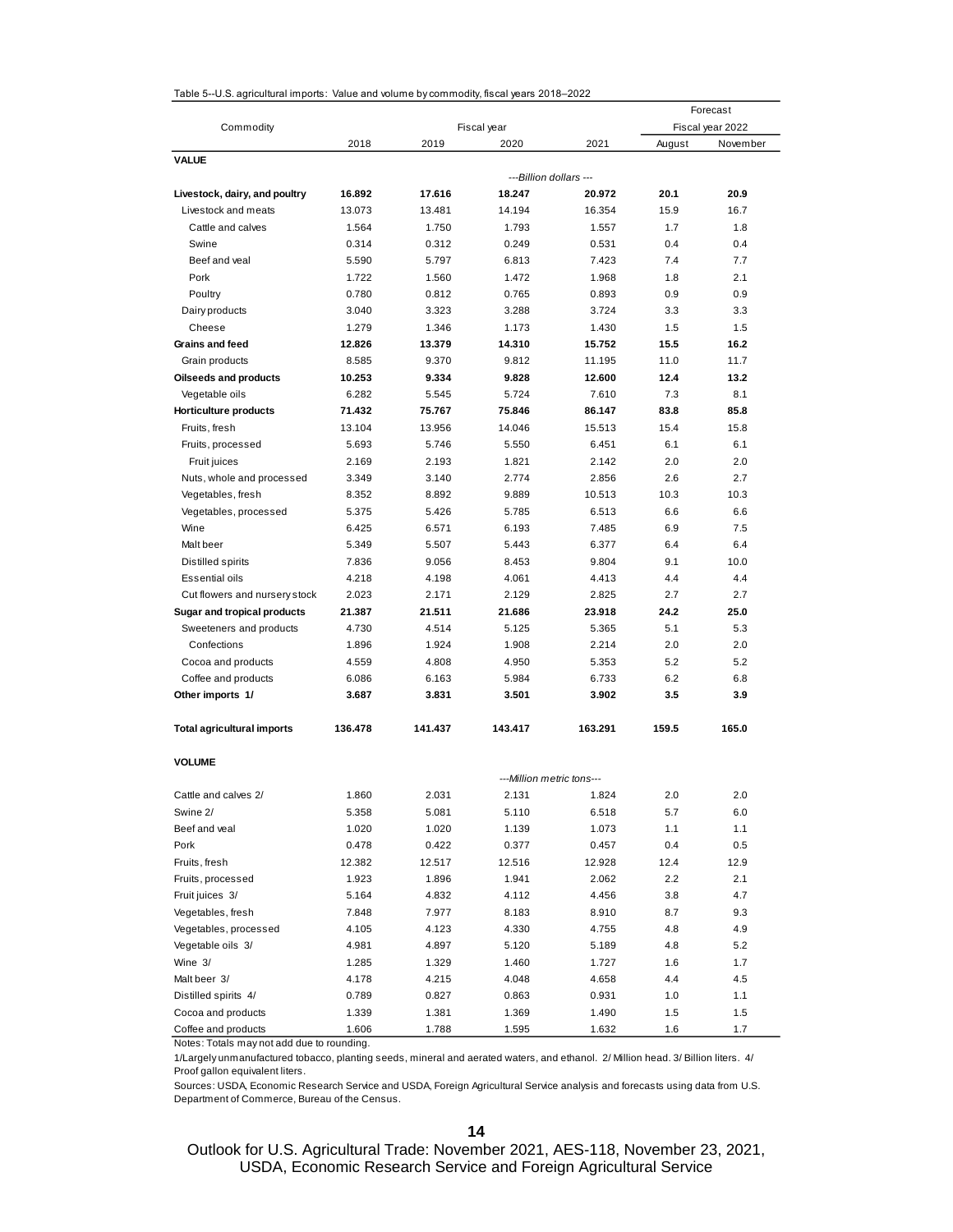## **Regional Imports**

### Outlook for Fiscal Year 2022 Imports

#### **Western Hemisphere**

Regional imports from the Western Hemisphere are forecast to increase by \$3.7 billion from the previous forecast to \$92.1 billion. Mexico is expected to remain the largest foreign supplier of agricultural goods to the United States, with Canada being third behind the EU. Mexico's sales are forecast to be \$32.8 billion—\$900 million above the August forecast—due to increases in expected imports of produce and distilled spirits. The forecast value of Canadian agricultural products sold to the United States is enhanced \$1.5billion to \$30.6 billion on upward adjustments to U.S. imports of meat products, processed grains, and vegetable oil.

Central American imports in FY 2022 are forecast \$900 million higher than the August forecast at \$6.6billion. This forecast is largely due to increased value and volume of coffee imports from Guatemala and Nicaragua. Imports from South America in FY 2021 are unchanged from the August forecast at \$16.6 billion.

#### **Europe**

Imports from the EU for FY 2022 are forecast to be \$32.8 billion, a \$1.1 billion increase from the August forecast due to sharp increases in distilled spirits and wine imports from France and Italy in late FY 2021.

#### **Asia**

The forecast for imports from Asia is raised by \$700 million from the previous forecast to \$25.6 billion in FY 2022 on expected increases in oilseed products from Indonesia, tree nuts from Vietnam, and honey from India.

#### **Oceania, Africa, Middle East**

There is no change in the FY 2022 imports forecast for Oceania, Africa, and the Middle East.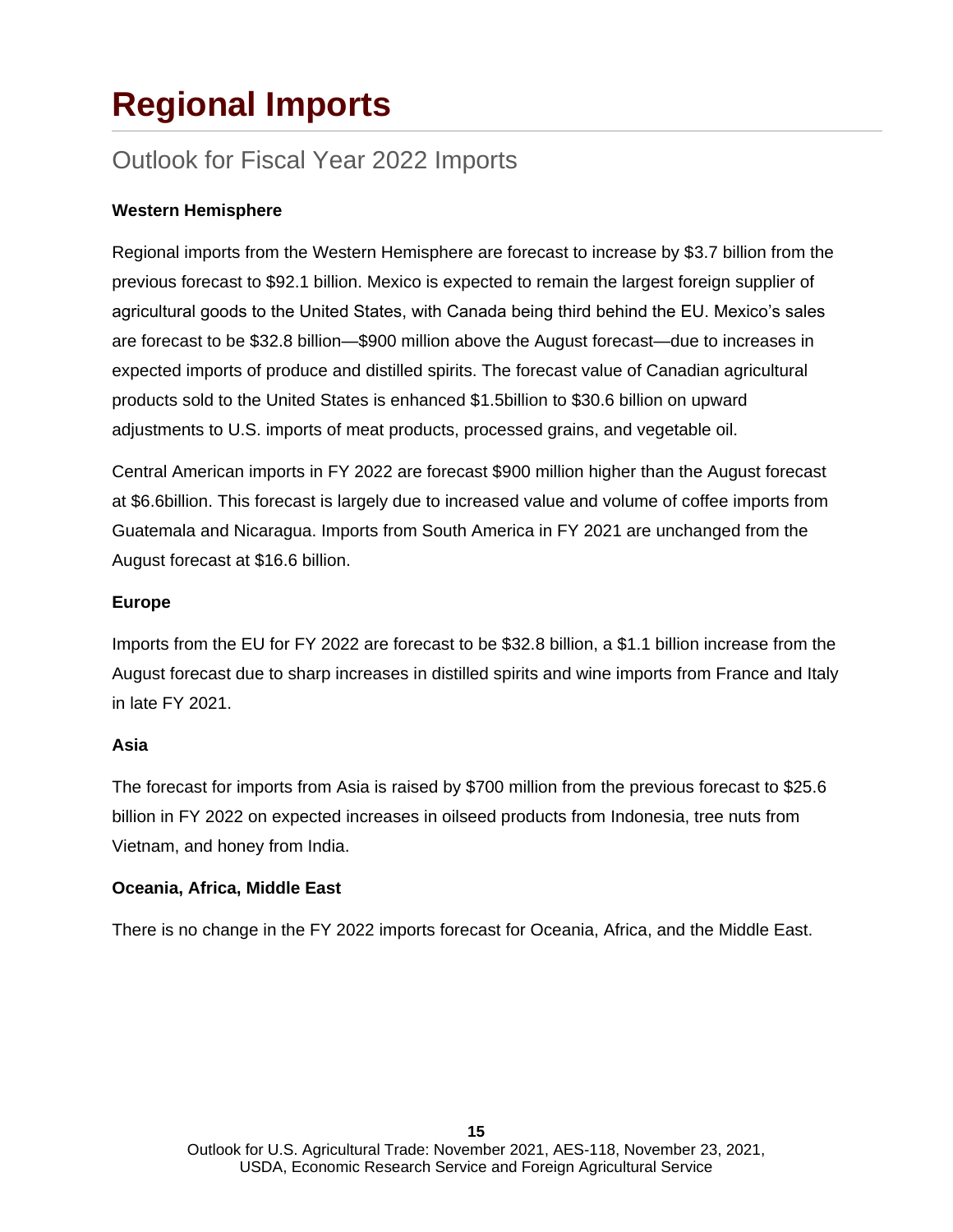| Table 6-U.S. agricultural imports: Value by region, fiscal years 2018-22 |  |  |  |  |
|--------------------------------------------------------------------------|--|--|--|--|
|                                                                          |  |  |  |  |

|                             |         |         | Forecast    |                       |         |                  |
|-----------------------------|---------|---------|-------------|-----------------------|---------|------------------|
| Region and country          |         |         | Fiscal year |                       |         | Fiscal year 2022 |
|                             | 2018    | 2019    | 2020        | 2021                  | August  | November         |
| <b>VALUE</b>                |         |         |             |                       |         |                  |
|                             |         |         |             | ---Billion dollars--- |         |                  |
| <b>Western Hemisphere</b>   | 72.789  | 76.222  | 79.524      | 91.487                | 88.4    | 92.1             |
| Canada                      | 23.617  | 24.135  | 24.825      | 29.489                | 29.1    | 30.6             |
| Mexico                      | 27.173  | 29.688  | 31.844      | 36.463                | 36.1    | 37.0             |
| Central America             | 5.782   | 5.761   | 6.076       | 6.493                 | 5.7     | 6.6              |
| Costa Rica                  | 1.641   | 1.518   | 1.587       | 1.707                 | 1.7     | 1.7              |
| Guatemala                   | 2.150   | 2.146   | 2.232       | 2.353                 | 2.2     | 2.6              |
| Other Central America       | 1.991   | 2.097   | 2.257       | 2.433                 | 1.8     | 2.3              |
| Caribbean                   | 1.515   | 1.502   | 1.468       | 1.879                 | 0.9     | 1.3              |
| South America               | 14.702  | 15.136  | 15.311      | 17.163                | 16.6    | 16.6             |
| Argentina                   | 1.421   | 1.351   | 1.433       | 1.531                 | 1.3     | 1.3              |
| Brazil                      | 3.937   | 4.049   | 3.872       | 4.520                 | 4.5     | 4.5              |
| Chile                       | 3.048   | 2.882   | 2.756       | 2.962                 | 2.9     | 2.9              |
| Colombia                    | 2.573   | 2.704   | 2.691       | 3.142                 | 3.0     | 3.0              |
| Peru                        | 2.172   | 2.443   | 2.703       | 2.923                 | 3.0     | 3.0              |
| Other South America         | 1.551   | 1.707   | 1.856       | 2.085                 | 1.9     | 1.9              |
| <b>Europe and Eurasia</b>   | 29.438  | 31.326  | 29.329      | 33.180                | 35.0    | 36.1             |
| European Union-27           | 26.876  | 28.539  | 27.151      | 31.159                | 31.7    | 32.8             |
| United Kingdom              | 2.562   | 2.787   | 2.178       | 2.021                 | 3.3     | 3.3              |
| Asia                        | 21.626  | 21.317  | 21.603      | 24.380                | 24.9    | 25.6             |
| East Asia                   | 6.721   | 6.297   | 6.114       | 6.946                 | 6.5     | 6.5              |
| China                       | 4.802   | 4.166   | 3.715       | 3.949                 | 4.0     | 4.0              |
| Other East Asia             | 1.919   | 2.131   | 2.399       | 2.997                 | 2.5     | 2.5              |
| Southeast Asia              | 11.898  | 11.986  | 12.527      | 13.981                | 15.0    | 15.5             |
| Indonesia                   | 2.714   | 2.298   | 2.459       | 3.050                 | 3.6     | 3.8              |
| Malaysia                    | 1.092   | 1.061   | 1.082       | 0.949                 | 1.0     | 1.0              |
| Thailand                    | 2.346   | 2.490   | 2.785       | 2.746                 | 3.1     | 3.1              |
| Vietnam                     | 2.337   | 1.989   | 2.064       | 2.349                 | 2.0     | 2.3              |
| <b>Other Southeast Asia</b> | 3.409   | 4.148   | 4.137       | 4.887                 | 5.3     | 5.3              |
| South Asia                  | 3.007   | 3.034   | 2.962       | 3.453                 | 3.4     | 3.6              |
| India                       | 2.659   | 2.686   | 2.597       | 3.045                 | 2.9     | 3.1              |
| Oceania                     | 6.085   | 6.043   | 6.237       | 6.329                 | 6.2     | 6.2              |
| Australia                   | 3.271   | 3.428   | 3.464       | 3.286                 | 3.2     | 3.2              |
| New Zealand                 | 2.611   | 2.388   | 2.578       | 2.804                 | $2.5\,$ | 2.5              |
| Africa                      | 3.155   | 3.054   | 3.134       | 3.598                 | 3.3     | 3.3              |
| Sub-Saharan Africa          | 2.605   | 2.565   | 2.516       | 2.862                 | 2.7     | 2.7              |
| Côte d'Ivoire               | 0.766   | 0.666   | 0.791       | 1.037                 | $1.2$   | 1.2              |
| <b>Middle East</b>          | 1.532   | 1.525   | 1.519       | 1.871                 | 1.7     | 1.7              |
| Turkey                      | 1.005   | 1.000   | 0.968       | 1.211                 | 1.0     | 1.0              |
| World total                 | 136.478 | 141.437 | 143.417     | 163.291               | 159.5   | 165.0            |

Notes: Totals may not add due to rounding.

Sources: USDA, Economic Research Service and USDA, Foreign Agricultural Service analysis and forecasts using data from U.S. Department of Commerce, Bureau of the Census.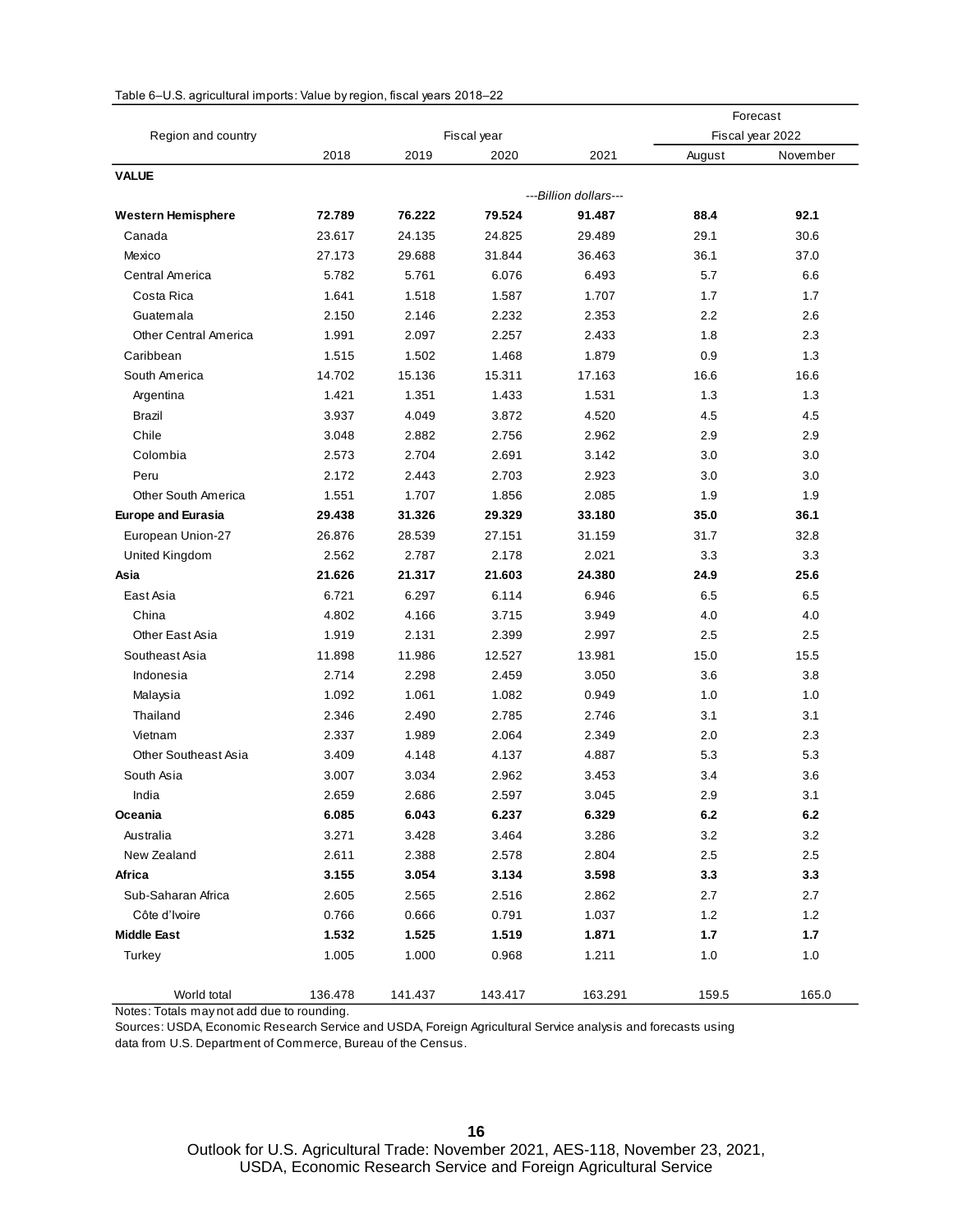### **Reliability Tables**

| Table 7-Reliability of quarterly U.S. export projections, by commodity and quarter |           |           |                       |                                   |      |                         |              |                  |              |                           |
|------------------------------------------------------------------------------------|-----------|-----------|-----------------------|-----------------------------------|------|-------------------------|--------------|------------------|--------------|---------------------------|
|                                                                                    |           |           |                       | Root mean squared error (RMSE) 1/ |      |                         |              | Forecast errors  |              |                           |
|                                                                                    |           |           | Fiscal year 2017-2021 |                                   |      |                         |              | Fiscal year 2021 |              |                           |
| Commodity                                                                          | Aug.      | Nov.      | Feb.                  | May                               | Aug. | Aug.                    | Nov.         | Feb.             | May          | Aug.                      |
|                                                                                    |           |           |                       |                                   |      |                         |              |                  |              |                           |
| <b>Export value</b>                                                                |           |           | <b>RMSE</b>           |                                   |      |                         |              | Percent          |              |                           |
| Grains and feeds                                                                   | 5.6       | 3.8       | 3.1                   | $1.2$                             | 0.4  | -27                     | $-17$        | -11              | -3           | 1                         |
| Wheat                                                                              | 1.0       | 1.0       | 0.7                   | 0.4                               | 0.3  | $-17$                   | $-14$        | $-5$             | $-5$         | $-2$                      |
| Rice                                                                               | 0.1       | 0.2       | 0.2                   | 0.1                               | 0.0  | -7                      | -7           | $-2$             | -2           | $-2$                      |
| Corn                                                                               | 4.2       | 2.6       | 2.2                   | 0.8                               | 0.3  | -48                     | $-24$        | $-20$            | $-2$         | $\overline{\mathbf{4}}$   |
| Sorghum 2/                                                                         | ΝA        | ΝA        | ΝA                    | NA                                | NA   | <b>NA</b>               | NA           | NA               | 21           | 11                        |
| Feeds and fodder                                                                   | 0.6       | 0.5       | 0.7                   | 0.6                               | 0.2  | $-11$                   | $-11$        | $-11$            | -11          | $-4$                      |
| <b>Oilseeds and products</b>                                                       | 4.6       | 1.6       | 1.1                   | 1.6                               | 1.4  | $-23$                   | $-4$         | 1                | 7            | 6                         |
| Soybeans                                                                           | 3.7       | 1.7       | 1.0                   | 1.4                               | 1.4  | $-23$                   | $-1$         | 3                | 9            | $\boldsymbol{9}$          |
| Soybean meal                                                                       | 0.9       | 0.6       | 0.5                   | 0.3                               | 0.1  | $-28$                   | $-12$        | 1                | 6            | 4                         |
| Soybean oil                                                                        | 0.2       | 0.2       | 0.2                   | 0.2                               | 0.0  | 8                       | 20           | 43               | 43           | $-4$                      |
| Livestock, poultry, and dairy                                                      | 2.6       | 2.4       | 2.1                   | 1.3                               | 0.4  | -13                     | $-13$        | -12              | -8           | $-2$                      |
| Livestock products                                                                 | 1.8       | 1.8       | 1.4                   | 1.0                               | 0.3  | $-13$                   | $-13$        | $-12$            | -8           | $-2$                      |
| Beef and veal                                                                      | 1.2       | 1.0       | 0.8                   | 0.6                               | 0.2  | $-20$                   | $-18$        | $-15$            | $-12$        | $-3$                      |
| Pork                                                                               | 0.4       | 0.3       | 0.2                   | 0.2                               | 0.2  | 0                       | -3           | $-3$             | 3            | $\ensuremath{\mathsf{3}}$ |
| Beef and pork variety meats                                                        | 0.2       | 0.2       | 0.2                   | 0.1                               | 0.1  | $-13$                   | $-17$        | $-17$            | $-7$         | $-7$                      |
| Hides, skins, and furs                                                             | 0.3       | 0.3       | 0.2                   | 0.2                               | 0.1  | $-7$                    | $-17$        | $-17$            | $-26$        | $-17$                     |
| Poultry and products                                                               | 0.4       | 0.4       | 0.4                   | 0.3                               | 0.1  | $-15$                   | $-13$        | $-12$            | $-8$         | $-3$                      |
| <b>Broiler</b> meat                                                                | 0.3       | 0.2       | 0.3                   | 0.3                               | 0.1  | $-13$                   | $-11$        | $-11$            | $-11$        | $-5$                      |
| Dairy products                                                                     | 0.6       | 0.5       | 0.4                   | 0.2                               | 0.1  | $-10$                   | $-10$        | $-11$            | $-4$         | $\mathbf 0$               |
| Tobacco, unmanufactured                                                            | 0.2       | 0.2       | 0.2                   | 0.2                               | 0.1  | -34                     | -34          | -44              | -34          | $-15$                     |
| Cotton                                                                             | ΝA        | ΝA        | ΝA                    | NA                                | ΝA   | <b>NA</b>               | <b>NA</b>    | <b>NA</b>        | <b>NA</b>    | 1                         |
| <b>Planting Seeds</b>                                                              | 0.2       | 0.2       | 0.2                   | 0.1                               | 0.1  | $\mathbf{2}$            | $\mathbf 2$  | $\mathbf 2$      | $-4$         | $-4$                      |
| <b>Horticultural products</b>                                                      | ΝA        | ΝA        | <b>NA</b>             | ΝA                                | ΝA   | <b>NA</b>               | <b>NA</b>    | ΝA               | NA           | $-1$                      |
| Fruits and vegetables, fresh                                                       | 0.3       | 0.3       | 0.3                   | 0.3                               | 0.2  | -3                      | $-3$         | -3               | $-3$         | 1                         |
| Fruits & veget., processed                                                         | 0.4       | 0.4       | 0.4                   | 0.4                               | 0.1  | -8                      | -8           | -8               | -8           | $\pmb{0}$                 |
| Tree nuts, whole/processed                                                         | 0.5       | 0.5       | 0.5                   | 0.3                               | 0.2  | $\overline{2}$          | 2            | 2                | $-3$         | $-3$                      |
| <b>Sugar and tropical products</b>                                                 | 0.3       | 0.3       | 0.3                   | 0.3                               | 0.2  | 1                       | 1            | 1                | $\mathbf{1}$ | $\mathbf{1}$              |
| Ethanol                                                                            | ΝA        | ΝA        | NA                    | NA                                | ΝA   | <b>NA</b>               | <b>NA</b>    | ΝA               | NA           | -8                        |
| <b>Total agricultural exports</b>                                                  | <b>NA</b> | ΝA        | NA                    | ΝA                                | ΝA   | <b>NA</b>               | <b>NA</b>    | ΝA               | <b>NA</b>    | $\mathbf{1}$              |
| Major bulk products                                                                | <b>NA</b> | <b>NA</b> | NA                    | ΝA                                | NA   | <b>NA</b>               | <b>NA</b>    | ΝA               | <b>NA</b>    | 3                         |
|                                                                                    |           |           |                       |                                   |      |                         |              |                  |              |                           |
| <b>Export volume</b>                                                               |           |           |                       |                                   |      |                         |              |                  |              |                           |
| Wheat                                                                              | 2.4       | 3.2       | 2.3                   | 1.3                               | 1.3  | $\overline{2}$          | 3            | 3                | 0            | $-2$                      |
| Rice                                                                               | 0.5       | 0.4       | 0.4                   | 0.3                               | 0.1  | $-4$                    | -4           | -4               | -4           | $-1$                      |
| Corn                                                                               | 10.8      | 9.0       | 8.1                   | 6.6                               | 2.1  | $-18$                   | $-4$         | $-5$             | 14           | $\mathbf 6$               |
| Sorghum 2/                                                                         | NA.       | NA        | NA                    | NA                                | ΝA   | <b>NA</b>               | <b>NA</b>    | NA               | ΝA           | $\overline{7}$            |
| Feeds and fodder                                                                   | 0.5       | 0.6       | 0.7                   | 0.7                               | 0.7  | $-1$                    | $-1$         | -1               | -6           | $-3$                      |
| Soybeans                                                                           | 5.3       | 3.6       | 3.1                   | 3.6                               | 3.2  | $\overline{\mathbf{c}}$ | 6            | 8                | 10           | $\boldsymbol{9}$          |
| Soybean meal                                                                       | 1.1       | 1.1       | 1.1                   | 1.0                               | 0.4  | $-2$                    | $-2$         | 3                | 3            | $\overline{c}$            |
| Soybean oil                                                                        | 0.3       | 0.3       | 0.3                   | 0.1                               | 0.0  | 53                      | 53           | 53               | 28           | $\overline{\mathbf{c}}$   |
| Beef and veal                                                                      | 0.1       | 0.1       | 0.1                   | 0.0                               | 0.0  | $-11$                   | $-11$        | $-11$            | $-2$         | $-2$                      |
| Pork                                                                               | 0.1       | 0.1       | 0.1                   | 0.1                               | 0.0  | 5                       | $\mathbf{1}$ | 1                | $\mathbf{1}$ | $\mathbf{1}$              |
| Beef and pork variety meats                                                        | 0.1       | 0.1       | 0.1                   | 0.1                               | 0.0  | -8                      | -8           | -8               | -8           | $\ensuremath{\mathsf{8}}$ |
| <b>Broiler</b> meat                                                                | 0.1       | 0.1       | 0.1                   | 0.0                               | 0.0  | $-7$                    | -4           | $-1$             | $-1$         | $-1$                      |
| Cotton                                                                             | 0.4       | 0.4       | 0.3                   | 0.2                               | 0.1  | $-3$                    | -8           | $-3$             | $\pmb{0}$    | $\pmb{0}$                 |
| Major bulk products                                                                | <b>NA</b> | <b>NA</b> | <b>NA</b>             | NA                                | NA   | <b>NA</b>               | <b>NA</b>    | <b>NA</b>        | <b>NA</b>    | $\overline{5}$            |

Notes: 1/ Root mean squared error (RMSE) is the squared root of the average squared difference between the forecast and actual values. 2/ "NA" indicates that statistics were not able to be calculated because forecasts were not made for these commodities prior to the March 2021 change to USDA's definition of Agricultural Products" for the purposes of international trade−the first forecast using this definition was made in August 2021.

Sources: USDA, Economic Research Service and USDA, Foreign Agricultural Service.

**17**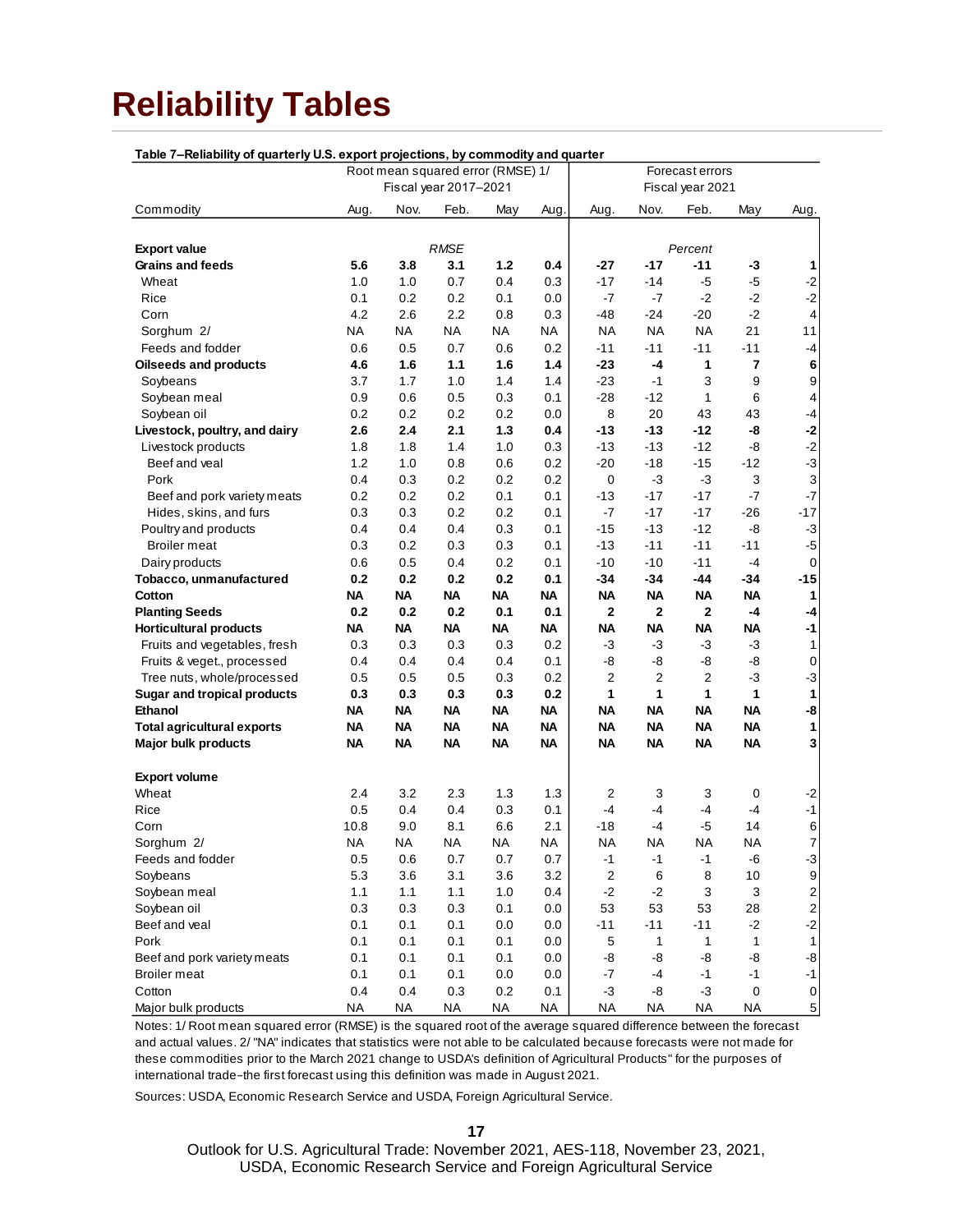| Table 8–Reliability of quarterly U.S. export projections, by country and quarter |           |           | Fiscal year 2017-2021 | Root mean squared error (RMSE) 1/ |           | Forecast errors<br>Fiscal year 2021 |                |                  |                  |                |
|----------------------------------------------------------------------------------|-----------|-----------|-----------------------|-----------------------------------|-----------|-------------------------------------|----------------|------------------|------------------|----------------|
| Region and country                                                               | Aug.      | Nov.      | Feb.                  | May                               | Aug.      | Aug.                                | Nov.           | Feb.             | May              | Aug.           |
|                                                                                  |           |           |                       |                                   |           |                                     |                |                  |                  |                |
| <b>Export value</b>                                                              |           |           | <b>RMSE</b>           |                                   |           |                                     |                | Percent          |                  |                |
| Asia                                                                             | 5.7       | 4.9       | 2.9                   | 1.6                               | 2.2       | $-11$                               | $-11$          | -5               | 0                | 4              |
| East Asia                                                                        | 4.8       | 4.1       | 2.2                   | 2.1                               | 2.2       | $-13$                               | $-13$          | -6               | 0                | $\,6$          |
| Japan                                                                            | 1.1       | 1.1       | 0.9                   | 0.7                               | 0.4       | -9                                  | -9             | -9               | -9               | $-2$           |
| China                                                                            | 6.0       | 4.9       | 2.9                   | 3.5                               | 2.8       | $-19$                               | $-19$          | -6               | 5                | 11             |
| Hong Kong                                                                        | 0.9       | 0.9       | 0.6                   | 0.3                               | 0.2       | 41                                  | 41             | 24               | 24               | $\overline{7}$ |
| Taiwan                                                                           | 0.4       | 0.3       | 0.3                   | 0.3                               | 0.2       | $-2$                                | $-2$           | $-2$             | 0                | 0              |
| South Korea                                                                      | 0.9       | 0.9       | 0.8                   | 0.6                               | 0.3       | $-10$                               | $-10$          | $-10$            | $-7$             | $\mathsf 0$    |
| Southeast Asia                                                                   | 1.7       | 1.6       | 1.4                   | 1.0                               | 0.4       | -6                                  | -6             | -6               | -3               | $\mathbf 0$    |
| Indonesia                                                                        | 0.4       | 0.4       | 0.3                   | 0.2                               | 0.1       | $-3$                                | -3             | -3               | $\pmb{0}$        | 7              |
| Philippines                                                                      | 0.2       | 0.2       | 0.2                   | 0.2                               | 0.1       | -8                                  | -8             | -8               | $-5$             | 4              |
| Malaysia                                                                         | 0.2       | 0.1       | 0.1                   | 0.1                               | 0.1       | $-5$                                | $-5$           | $-5$             | -5               | $-5$           |
| Thailand                                                                         | 0.4       | 0.4       | 0.3                   | 0.2                               | 0.1       | 12                                  | 12             | 12               | 12               | $\,6$          |
| Vietnam                                                                          | 0.8       | 0.6       | 0.6                   | 0.5                               | 0.2       | $-2$                                | $-2$           | $-2$             | 6                | $\,6$          |
| South Asia                                                                       | 0.7       | 0.7       | 0.7                   | 0.5                               | 0.1       | 5                                   | 5              | 5                | 0                | $\mathsf 0$    |
| India                                                                            | 0.2       | 0.2       | 0.2                   | 0.3                               | 0.2       | -9                                  | -9             | -9               | $-21$            | $-3$           |
| <b>Western Hemisphere</b>                                                        | 4.5       | 4.5       | 4.4                   | 3.8                               | 1.4       | $-15$                               | $-15$          | $-15$            | $-12$            | $\textbf{-4}$  |
| North America                                                                    | 3.6       | 3.6       | 3.6                   | 3.3                               | 1.3       | $-16$                               | $-16$          | $-16$            | $-14$            | $-5$           |
| Canada                                                                           | 1.5       | 1.5       | 1.5                   | 1.2                               | 0.5       | $-13$                               | $-13$          | $-13$            | $-10$            | $-2$           |
| Mexico                                                                           | 2.1       | 2.1       | 2.1                   | 2.1                               | 1.0       | $-18$                               | $-18$          | $-18$            | $-18$            | -8             |
| Caribbean                                                                        | 0.3       | 0.3       | 0.3                   | 0.2                               | 0.2       | $-13$                               | $-13$          | $-13$            | $-11$            | $-6$           |
| Dominican Republic                                                               | 0.2       | 0.2       | 0.2                   | 0.1                               | 0.0       | $-20$                               | $-20$          | $-20$            | $-14$            | $-3$           |
| <b>Central America</b>                                                           | 0.5       | 0.5       | 0.5                   | 0.4                               | 0.2       | $-18$                               | $-18$          | $-18$            | $-13$            | $-5$           |
| South America                                                                    | 0.5       | 0.5       | 0.5                   | 0.5                               | 0.3       | $-11$                               | $-11$          | -8               | $-2$             | $\pmb{0}$      |
| Brazil                                                                           | 0.2       | 0.2       | 0.1                   | 0.1                               | 0.1       | -6                                  | -6             | -6               | $\overline{7}$   | 7              |
| Colombia                                                                         | 0.2       | 0.2       | 0.2                   | 0.2                               | 0.1       | $\overline{2}$                      | $\overline{c}$ | $\overline{2}$   | $\overline{c}$   | 5              |
| Peru                                                                             | 0.2       | 0.2       | 0.2                   | 0.2                               | 0.1       | $-2$                                | $-2$           | $-2$             | 18               | 8              |
| Venezuela                                                                        | 0.2       | 0.2       | 0.1                   | 0.1                               | 0.0       | $-54$                               | $-54$          | $-39$            | -8               | $-8$           |
| <b>Europe and Eurasia</b>                                                        | 1.4       | 1.3       | 0.9                   | 0.6                               | 0.4       | $-7$                                | $-7$           | $-7$             | -6               | 1              |
| European Union-27 2/                                                             | <b>NA</b> | <b>NA</b> | <b>NA</b>             | <b>NA</b>                         | NA        | <b>NA</b>                           | NA             | <b>NA</b>        | <b>NA</b>        | 3              |
| United Kingdom 2/                                                                | <b>NA</b> | <b>NA</b> | <b>NA</b>             | <b>NA</b>                         | <b>NA</b> | <b>NA</b>                           | <b>NA</b>      | <b>NA</b>        | <b>NA</b>        | $-1$           |
| FSU-12 3/                                                                        | 0.1       | 0.1       | 0.1                   | 0.0                               | 0.0       | $\mathbf{1}$                        | 1              | 1                | $\mathbf{1}$     | 1              |
| Russia                                                                           | 0.1       | 0.1       | 0.1                   | 0.1                               | 0.0       | $-15$                               | $-15$          | $-15$            | $-15$            | 27             |
| <b>Middle East</b>                                                               | 0.5       | 0.5       | 0.5                   | 0.3                               | 0.1       | 3                                   | 3              | 3                | $\mathbf{0}$     | 0              |
| Turkey                                                                           | 0.2       | 0.2       | 0.2                   | 0.2                               | 0.2       | 8                                   | 8              | 8                | -9               | -9             |
| Saudi Arabia                                                                     | 0.2       | 0.2       | 0.2                   | 0.1                               | 0.1       | $-2$                                | $-2$           | $-2$             | $-2$             | $-2$           |
| Africa                                                                           | 0.8       | 0.8       | 0.7                   | $0.6\,$                           | 0.2       | $-14$                               | $-14$          | $-10$            | $\boldsymbol{9}$ | $\mathbf 3$    |
| North Africa                                                                     | 0.8       | 0.8       | 0.8                   | 0.7                               | 0.3       | $-7$                                | $-7$           | $\pmb{0}$        | 31               | 14             |
| Egypt                                                                            | 0.5       | 0.6       | $0.6\,$               | $0.6\,$                           | 0.1       | $-2$                                | $-2$           | $\boldsymbol{9}$ | 37               | $9\,$          |
| Sub-Saharan Africa                                                               | 0.3       | 0.3       | 0.3                   | 0.3                               | 0.1       | $-24$                               | $-24$          | $-24$            | $-19$            | $-10$          |
| Nigeria                                                                          | 0.2       | 0.2       | 0.2                   | 0.2                               | 0.1       | $-36$                               | $-36$          | $-36$            | $-36$            | $-20$          |
| Oceania                                                                          | 0.1       | 0.1       | 0.1                   | 0.1                               | 0.0       | $-2$                                | $-2$           | $-2$             | $-2$             | 2              |

**Table 8–Reliability of quarterly U.S. export projections, by country and quarter**

1/ Root mean squared error (RMSE) is the squared root of the average squared difference between the forecast and actual values. 2/ "NA" indicates that statistics were not able to be calculated because forecasts were not made for these trade partners/groups prior to the United Kingdom separating from the European Union in 2021−the first forecast using this definition was made in August 2021. 3/ The 15 Republics of the Former Soviet Union (FSU) minus the 3 Baltic Republics : Latvia, Es tonia, and Lithuania.

Source: USDA, Economic Research Service and USDA, Foreign Agricultural Service.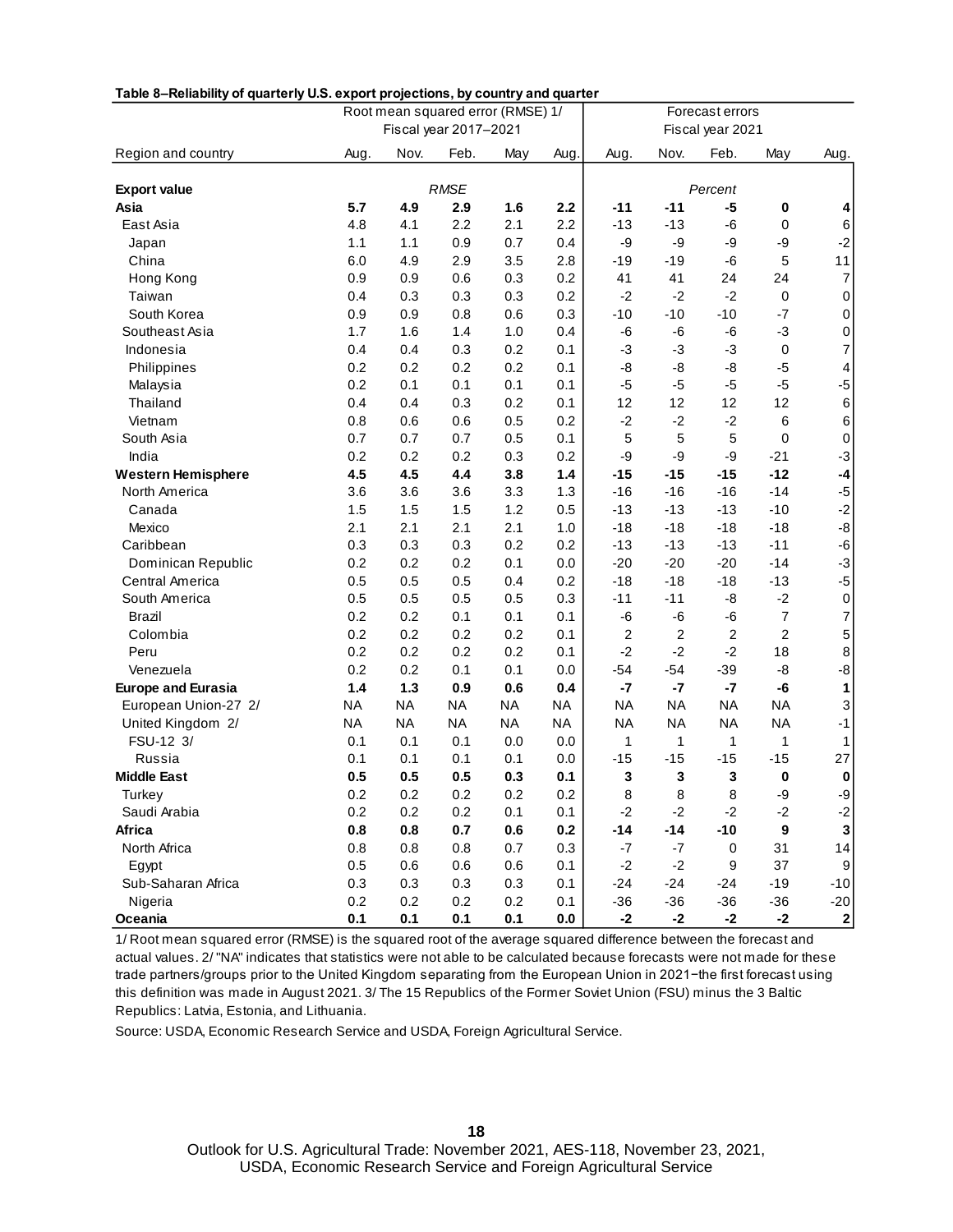| Table 9-Reliability of quarterly U.S. import projections, by commodity and quarter |                                   |           |           |           |                  |                 |                         |                  |                  |                           |  |
|------------------------------------------------------------------------------------|-----------------------------------|-----------|-----------|-----------|------------------|-----------------|-------------------------|------------------|------------------|---------------------------|--|
|                                                                                    | Root mean squared error (RMSE) 1/ |           |           |           |                  | Forecast errors |                         |                  |                  |                           |  |
|                                                                                    | Fiscal year 2017-2021             |           |           |           | Fiscal year 2021 |                 |                         |                  |                  |                           |  |
| Commodity                                                                          | Aug.                              | Nov.      | Feb.      | May       | Aug.             | Aug.            | Nov.                    | Feb.             | May              | Aug.                      |  |
|                                                                                    |                                   |           |           |           |                  |                 |                         |                  |                  |                           |  |
| Import value                                                                       | <b>RMSE</b>                       |           |           |           | Percent          |                 |                         |                  |                  |                           |  |
| Livestock, dairy, and poultry                                                      | 1.8                               | 1.6       | 1.4       | 1.2       | 0.8              | -16             | $-15$                   | $-13$            | $-11$            | -8                        |  |
| Livestock and meats                                                                | 1.7                               | 1.5       | 1.3       | 1.2       | 0.6              | $-19$           | $-17$                   | $-16$            | $-14$            | $-7$                      |  |
| Cattle and calves                                                                  | 0.2                               | 0.1       | 0.0       | 0.1       | 0.1              | 3               | 9                       | 3                | 9                | $\ensuremath{\mathsf{3}}$ |  |
| Swine                                                                              | 0.1                               | 0.1       | 0.1       | 0.0       | 0.0              | -43             | -43                     | $-43$            | -6               | $-6$                      |  |
| Beef and veal                                                                      | 0.8                               | 0.8       | 0.7       | 0.7       | 0.2              | $-15$           | -14                     | $-14$            | $-14$            | $-3$                      |  |
| Pork                                                                               | 0.2                               | 0.2       | 0.2       | 0.2       | 0.1              | $-24$           | -19                     | $-19$            | $-14$            | -9                        |  |
| Poultry 2/                                                                         | <b>NA</b>                         | <b>NA</b> | NA        | <b>NA</b> | <b>NA</b>        | <b>NA</b>       | <b>NA</b>               | <b>NA</b>        | <b>NA</b>        | $\mathbf{1}$              |  |
| Dairy products                                                                     | 0.2                               | 0.2       | 0.2       | 0.2       | 0.2              | $-3$            | $-3$                    | $-1$             | $-1$             | $-11$                     |  |
| Cheese                                                                             | 0.2                               | 0.2       | 0.1       | 0.1       | 0.1              | -9              | $-16$                   | -9               | -9               | $-2$                      |  |
| <b>Grains and feed</b>                                                             | 1.2                               | 1.0       | 0.8       | 0.6       | 0.4              | $-7$            | $-7$                    | $-7$             | $-3$             | $-3$                      |  |
| Grain products                                                                     | 1.0                               | 0.8       | 0.7       | 0.5       | 0.3              | $-11$           | $-11$                   | $-11$            | $-4$             | $-4$                      |  |
| <b>Oilseeds and products</b>                                                       | 1.8                               | 1.6       | 1.5       | 1.4       | 0.4              | -28             | $-25$                   | $-25$            | $-23$            | -6                        |  |
| Vegetable oils                                                                     | 1.1                               | 1.0       | 0.9       | 0.9       | 0.4              | -22             | $-21$                   | $-21$            | $-22$            | $-11$                     |  |
| <b>Horticulture products</b>                                                       | <b>NA</b>                         | ΝA        | <b>NA</b> | ΝA        | ΝA               | <b>NA</b>       | ΝA                      | <b>NA</b>        | <b>NA</b>        | $-3$                      |  |
| Fruits, fresh                                                                      | 0.9                               | 0.9       | 0.8       | 0.6       | 0.4              | $-5$            | -3                      | $-3$             | $-3$             | $-2$                      |  |
| Fruits, preserved                                                                  | 0.4                               | 0.4       | 0.4       | 0.3       | 0.2              | -9              | -10                     | $-10$            | $-5$             | $-5$                      |  |
| Fruit juices                                                                       | 0.3                               | 0.3       | 0.2       | 0.1       | 0.1              | $-11$           | -16                     | $-16$            | $-7$             | $-7$                      |  |
| Nuts, whole and processed                                                          | 0.4                               | 0.4       | 0.3       | 0.3       | 0.2              | 9               | 9                       | $\boldsymbol{2}$ | $-2$             | -9                        |  |
| Vegetables, fresh                                                                  | 0.8                               | 0.8       | 0.7       | 0.8       | 0.5              | $-7$            | $-5$                    | $-3$             | $-3$             | $-2$                      |  |
| Vegetables, processed                                                              | 0.3                               | 0.3       | 0.3       | 0.2       | 0.1              | -8              | -8                      | $-5$             | $-5$             | $-2$                      |  |
| Wine                                                                               | 0.7                               | 0.7       | 0.7       | 0.5       | 0.3              | $-19$           | -19                     | $-19$            | $-13$            | -9                        |  |
| Malt beer                                                                          | 0.4                               | 0.4       | 0.4       | 0.3       | 0.2              | $-11$           | $-11$                   | $-11$            | $-6$             | $-1$                      |  |
| Distilled Spirits 2/                                                               | NA                                | NA        | <b>NA</b> | NA        | ΝA               | <b>NA</b>       | NA                      | <b>NA</b>        | <b>NA</b>        | $-6$                      |  |
| Essential oils                                                                     | 0.4                               | 0.4       | 0.3       | 0.2       | 0.1              | $-7$            | $-7$                    | $-7$             | $\boldsymbol{0}$ | $\pmb{0}$                 |  |
| Cut flowers and nursery stock                                                      | 0.3                               | 0.3       | 0.3       | 0.2       | 0.1              | $-26$           | $-26$                   | $-26$            | $-15$            | $-4$                      |  |
| <b>Sugar and tropical products</b>                                                 | <b>NA</b>                         | ΝA        | <b>NA</b> | <b>NA</b> | <b>NA</b>        | <b>NA</b>       | <b>NA</b>               | <b>NA</b>        | <b>NA</b>        | $\mathbf{1}$              |  |
| Sweeteners and products                                                            | 0.4                               | 0.4       | 0.3       | 0.2       | 0.2              | $-12$           | $-12$                   | -9               | $-7$             | $-5$                      |  |
| Confections                                                                        | 0.2                               | 0.2       | 0.2       | 0.1       | 0.1              | $-14$           | -14                     | $-14$            | $-10$            | $-10$                     |  |
| Cocoa and products                                                                 | 0.5                               | 0.4       | 0.3       | 0.2       | 0.1              | $-12$           | $-10$                   | $-10$            | $-7$             | $-3$                      |  |
| Coffee beans and products                                                          | 0.4                               | 0.4       | 0.4       | 0.4       | 0.3              | -9              | -9                      | -9               | -9               | $-8$                      |  |
| Other imports                                                                      | <b>NA</b>                         | <b>NA</b> | <b>NA</b> | <b>NA</b> | NA               | <b>NA</b>       | ΝA                      | <b>NA</b>        | <b>NA</b>        | $-10$                     |  |
| <b>Total agricultural imports</b>                                                  | <b>NA</b>                         | <b>NA</b> | <b>NA</b> | <b>NA</b> | <b>NA</b>        | <b>NA</b>       | <b>NA</b>               | <b>NA</b>        | <b>NA</b>        | $-4$                      |  |
| Import volume                                                                      |                                   |           |           |           |                  |                 |                         |                  |                  |                           |  |
| Cattle and calves                                                                  | 0.1                               | 0.1       | 0.1       | 0.1       | 0.1              | 10              | 15                      | 15               | 10               | 10                        |  |
| Swine                                                                              | 0.8                               | 0.7       | 0.4       | 0.3       | 0.4              | -26             | -22                     | -13              | -8               | $-13$                     |  |
| Beef and veal                                                                      | 0.1                               | 0.1       | 0.1       | 0.1       | 0.0              | $-7$            | 2                       | $-7$             | $-7$             | $\sqrt{2}$                |  |
| Pork                                                                               | 0.1                               | 0.0       | 0.0       | 0.0       | 0.0              | $-13$           | $-13$                   | $-13$            | $-13$            | $-13$                     |  |
| Fruits, fresh                                                                      | 0.2                               | 0.4       | 0.3       | 0.2       | 0.3              | $\mathbf 0$     | 0                       | $\pmb{0}$        | $-1$             | $-4$                      |  |
| Fruits, processed                                                                  | 0.1                               | 0.1       | 0.1       | 0.1       | 0.1              | $-3$            | -8                      | -8               | $-3$             | $\overline{7}$            |  |
| Fruit juices                                                                       | 0.6                               | 0.6       | $0.6\,$   | 0.3       | 0.3              | $\sqrt{5}$      | 1                       | $\mathbf{1}$     | $-4$             | $-16$                     |  |
| Vegetables, fresh                                                                  | 0.3                               | 0.3       | 0.2       | 0.2       | 0.1              | $-5$            | $-3$                    | $-3$             | $-2$             | $-2$                      |  |
| Vegetables, processed                                                              | 0.2                               | 0.2       | $0.2\,$   | 0.1       | 0.1              | $-5$            | $-5$                    | $-5$             | $-3$             | $\mathbf{1}$              |  |
| Vegetable oils                                                                     | 0.7                               | 0.6       | $0.6\,$   | 0.6       | 0.5              | $-7$            | -6                      | $-6$             | $-11$            | $-7$                      |  |
| Wine                                                                               | 0.2                               | 0.2       | 0.2       | 0.1       | 0.1              | $-25$           | $-25$                   | $-25$            | $-13$            | $\mathbf{-7}$             |  |
| Malt beer                                                                          | 0.3                               | 0.3       | 0.2       | 0.2       | 0.2              | $-10$           | $-10$                   | $-10$            | -6               | $\textbf{-6}$             |  |
| Distilled spirits 2/                                                               | <b>NA</b>                         | <b>NA</b> | NA        | <b>NA</b> | NA               | <b>NA</b>       | <b>NA</b>               | <b>NA</b>        | <b>NA</b>        | $\boldsymbol{9}$          |  |
| Cocoa and products                                                                 | 0.1                               | 0.1       | 0.1       | 0.1       | 0.1              | $-6$            | -6                      | $-6$             | $-4$             | $\mathbf{1}$              |  |
| Coffee and products                                                                | 0.1                               | 0.1       | 0.1       | 0.1       | 0.1              | $\overline{4}$  | $\overline{\mathbf{4}}$ | 4                | $-1$             | $-2$                      |  |

1/ Root mean squared error (RMSE) is the squared root of the average squared difference between the forecast and actual value. 2/ "NA" indicates that statistics were not able to be calculated because forecasts were not made for these commodities prior to the March 2021 change to USDA's definition of Agricultural Products" for the purposes of international trade−the first forecast using this definition was made in August 2021.

Source: USDA, Economic Research Service and USDA, Foreign Agricultural Service.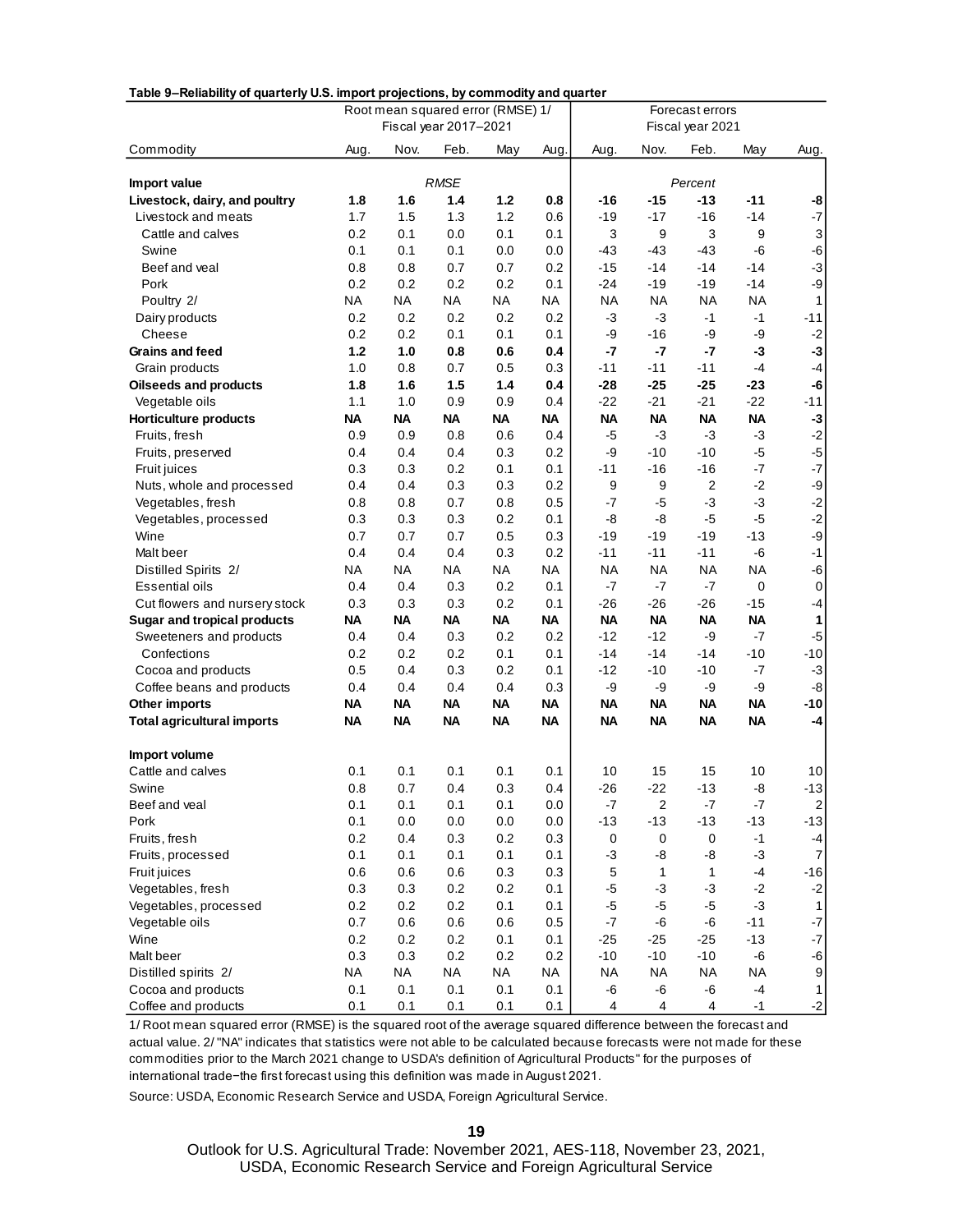|                             | Root mean squared error (RMSE) 1/ |           |           |           |                  | Forecast errors |                |                |             |                           |  |
|-----------------------------|-----------------------------------|-----------|-----------|-----------|------------------|-----------------|----------------|----------------|-------------|---------------------------|--|
|                             | Fiscal year 2017-2021             |           |           |           | Fiscal year 2021 |                 |                |                |             |                           |  |
| Region and country          | Aug.                              | Nov.      | Feb.      | May       | Aug.             | Aug.            | Nov.           | Feb.           | May         | Aug.                      |  |
|                             |                                   |           |           |           |                  |                 |                |                |             |                           |  |
| Import value                | <b>RMSE</b>                       |           |           |           | Percent          |                 |                |                |             |                           |  |
| <b>Western Hemisphere</b>   | 8.1                               | 7.6       | 7.2       | 6.0       | 2.4              | $-18$           | $-17$          | $-17$          | $-14$       | $-5$                      |  |
| Canada                      | 2.5                               | 2.3       | 2.2       | 1.9       | 0.7              | $-18$           | $-17$          | $-16$          | $-14$       | $-4$                      |  |
| Mexico                      | 3.8                               | 3.6       | 3.5       | 2.7       | 0.9              | $-20$           | $-19$          | $-19$          | $-14$       | $-3$                      |  |
| Central America             | 0.3                               | 0.3       | 0.3       | 0.4       | 0.4              | -8              | -8             | -8             | $-12$       | $-12$                     |  |
| Costa Rica                  | 0.1                               | 0.1       | 0.1       | 0.1       | 0.1              | $-12$           | $-12$          | $-12$          | $\mathbf 0$ | $\mathbf 0$               |  |
| Guatemala                   | 0.2                               | 0.2       | 0.2       | 0.1       | 0.1              | 15              | 15             | 15             | $-7$        | $-7$                      |  |
| Other Central America       | 1.8                               | 1.8       | 1.8       | 1.8       | 1.8              | $-26$           | $-26$          | $-26$          | $-26$       | $-26$                     |  |
| Caribbean                   | 0.5                               | 0.5       | 0.5       | 0.5       | 0.4              | $-63$           | $-63$          | $-63$          | $-63$       | $-52$                     |  |
| South America               | 1.2                               | 1.1       | 1.0       | 0.8       | 0.4              | $-15$           | $-14$          | $-13$          | $-10$       | $-3$                      |  |
| Argentina                   | 0.1                               | 0.1       | 0.1       | 0.1       | 0.1              | -9              | -9             | -9             | $-15$       | $-15$                     |  |
| Brazil                      | 0.6                               | 0.6       | 0.5       | 0.4       | 0.1              | $-27$           | $-29$          | $-25$          | $-20$       | $\pmb{0}$                 |  |
| Chile                       | 0.1                               | 0.2       | 0.2       | 0.2       | 0.1              | $-2$            | $\mathbf{1}$   | 1              | $-5$        | $-2$                      |  |
| Colombia                    | 0.3                               | 0.3       | 0.3       | 0.2       | 0.1              | $-17$           | $-17$          | $-17$          | -8          | $-5$                      |  |
| Peru                        | 0.3                               | 0.3       | 0.2       | 0.2       | 0.1              | $-8$            | $-1$           | $-1$           | 3           | $\ensuremath{\mathsf{3}}$ |  |
| <b>Other South America</b>  | 0.2                               | 0.2       | 0.2       | 0.1       | 0.1              | $-18$           | $-18$          | $-18$          | $-4$        | $-9$                      |  |
| <b>Europe and Eurasia</b>   | 3.3                               | 3.4       | 3.2       | 2.5       | 0.9              | $-20$           | $-21$          | $-20$          | $-16$       | 5                         |  |
| European Union-27 2/        | ΝA                                | NA        | <b>NA</b> | <b>NA</b> | <b>NA</b>        | <b>NA</b>       | <b>NA</b>      | <b>NA</b>      | <b>NA</b>   | $\mathbf{1}$              |  |
| United Kingdom 2/           | ΝA                                | <b>NA</b> | NA        | <b>NA</b> | NA               | <b>NA</b>       | ΝA             | NA             | <b>NA</b>   | 63                        |  |
| Asia                        | 2.1                               | 2.1       | 1.9       | 1.5       | 0.7              | $-1$            | $-1$           | $-1$           | $-2$        | $\boldsymbol{0}$          |  |
| East Asia                   | 0.5                               | 0.6       | 0.5       | 0.4       | 0.3              | $-12$           | $-12$          | $-11$          | -9          | $-8$                      |  |
| China                       | 0.5                               | 0.5       | 0.5       | 0.4       | 0.2              | $\overline{4}$  | $\overline{4}$ | 6              | $-4$        | $-1$                      |  |
| Other East Asia             | 0.5                               | 0.5       | 0.5       | 0.3       | 0.3              | $-33$           | $-33$          | $-33$          | $-17$       | $-17$                     |  |
| Southeast Asia              | 1.6                               | 1.6       | 1.4       | 1.0       | 0.6              | 7               | 8              | $\overline{7}$ | 3           | $\mathbf 5$               |  |
| Indonesia                   | 0.6                               | 0.5       | 0.5       | 0.4       | 0.2              | 8               | 11             | 8              | $-5$        | $\bf8$                    |  |
| Malaysia                    | 0.1                               | 0.1       | 0.1       | 0.0       | 0.0              | 5               | 5              | 5              | 5           | 5                         |  |
| Thailand                    | 0.4                               | 0.3       | 0.3       | 0.2       | 0.2              | 17              | 17             | 17             | 13          | 13                        |  |
| Vietnam                     | 0.5                               | 0.4       | 0.4       | 0.2       | 0.2              | 32              | 32             | 32             | $-11$       | $-15$                     |  |
| <b>Other Southeast Asia</b> | 1.3                               | 1.3       | 1.3       | 0.9       | 0.4              | $-10$           | $-10$          | $-10$          | 8           | $\,8\,$                   |  |
| South Asia                  | 0.4                               | 0.4       | 0.4       | 0.3       | 0.1              | $-13$           | $-13$          | $-13$          | $-2$        | $-2$                      |  |
| India                       | 0.4                               | 0.4       | 0.4       | 0.3       | 0.1              | $-11$           | $-11$          | $-11$          | $-5$        | $-5$                      |  |
| Oceania                     | 0.6                               | 0.4       | 0.3       | 0.2       | 0.2              | 0               | 1              | 3              | $-7$        | $-5$                      |  |
| Australia                   | 0.5                               | 0.4       | 0.4       | 0.1       | 0.1              | 13              | 16             | 19             | $-3$        | $-3$                      |  |
| New Zealand                 | 0.2                               | 0.2       | 0.2       | 0.1       | 0.2              | $-7$            | $-7$           | -7             | $-11$       | $-11$                     |  |
| Africa                      | 0.4                               | 0.4       | 0.4       | 0.3       | 0.3              | $-19$           | $-17$          | $-17$          | $-3$        | $\mathbf 3$               |  |
| Sub-Saharan Africa          | 0.3                               | 0.3       | 0.3       | 0.3       | 0.2              | -9              | -9             | -9             | $-6$        | $\mathbf{1}$              |  |
| Côte d'Ivoire               | 0.3                               | 0.2       | 0.1       | 0.1       | 0.1              | $-23$           | $-13$          | $-13$          | $-4$        | 16                        |  |
| <b>Middle East</b>          | 0.1                               | 0.1       | 0.1       | 0.1       | 0.1              | $-14$           | $-14$          | $-14$          | $-14$       | $-14$                     |  |
| Turkey                      | 0.1                               | 0.1       | 0.1       | 0.1       | 0.1              | $-17$           | $-17$          | $-17$          | $-17$       | $-17$                     |  |

1/ Root mean squared error (RMSE) is the squared root of the average squared difference between the forecast and actual value. 2/ "NA" indicates that statistics were not able to be calculated because forecasts were not made for these trade partners/groups prior to the United Kingdom separating from the European Union in 2021−the first forecast using this definition was made in August 2021.

Source: USDA, Economic Research Service and USDA, Foreign Agricultural Service.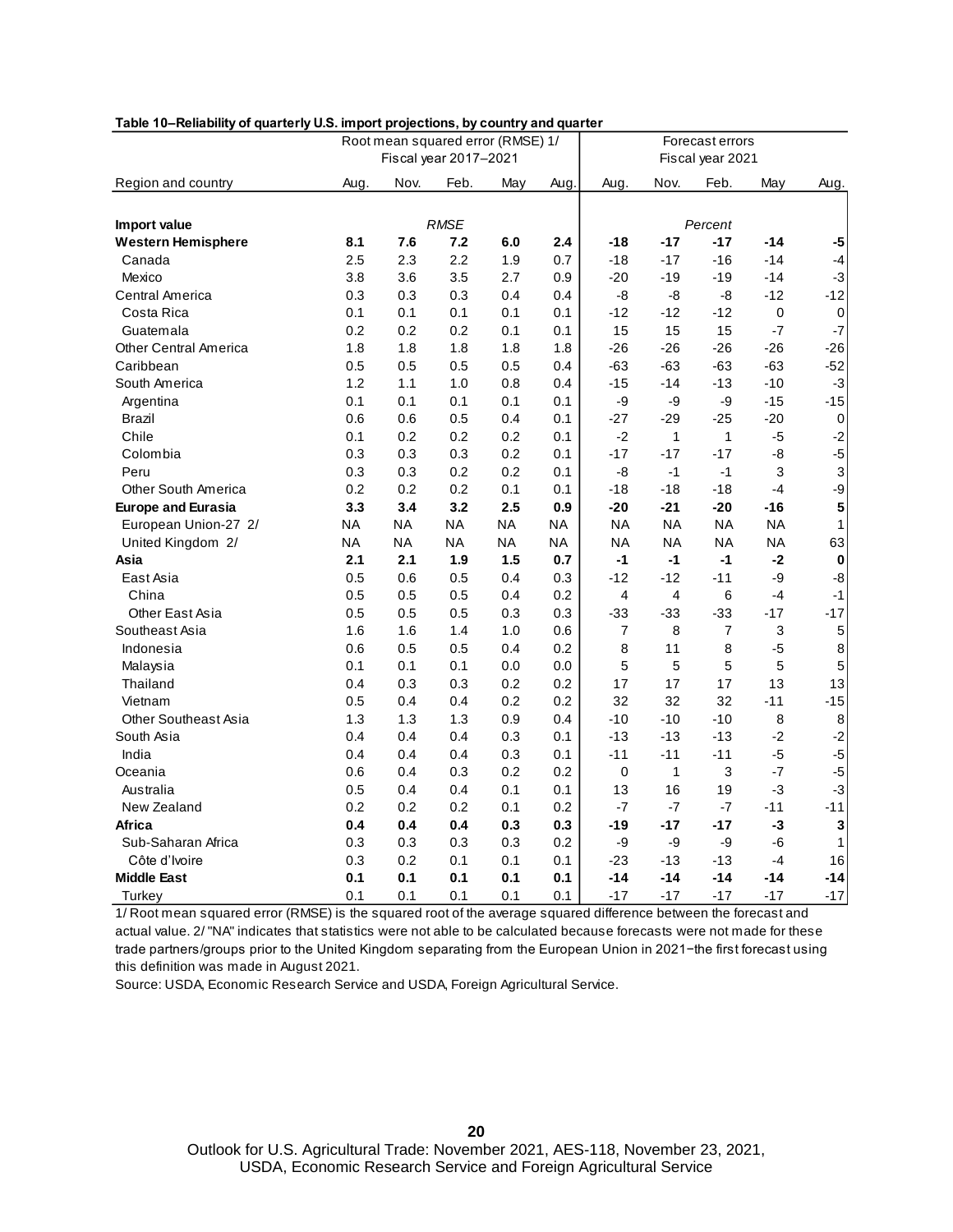The quarterly *Outlook for Agricultural Trade of the United States* report is developed from contributions by analysts from USDA, Economic Research Service and USDA, Foreign Agricultural Service. The World Agricultural Outlook Board reviews and approves the report. Below are the names of those who have contributed to its development.

**Economic Research Service**: Bart Kenner (816-412-4159), Dylan Russell, Kayode Ajewole, Casey Keel.

**Foreign Agricultural Service**: Hui Jiang (202-720-2231), Saquib Ahsan, Ernest Carter, Tim O'Neil, Yoonhee Macke, Kevin Min, Rachel Trego, Amy Gaito, Adolfo Escoto, Erica Summe, Bill George, Tani Lee, James Johnson, Graham Soley, Claire Mezoughem, Jacob Vuillemin, Paul Kiendl, Tony Halstead, Elaine Protzman, Reed Blauer, Alex Beckman.

### Suggested Citation

Kenner, Bart, Hui Jiang, and Dylan Russell. Outlook for U.S. Agricultural Trade: November 2021, AES-118, USDA, Economic Research Service and USDA, Foreign Agricultural Service, November 23, 2021.